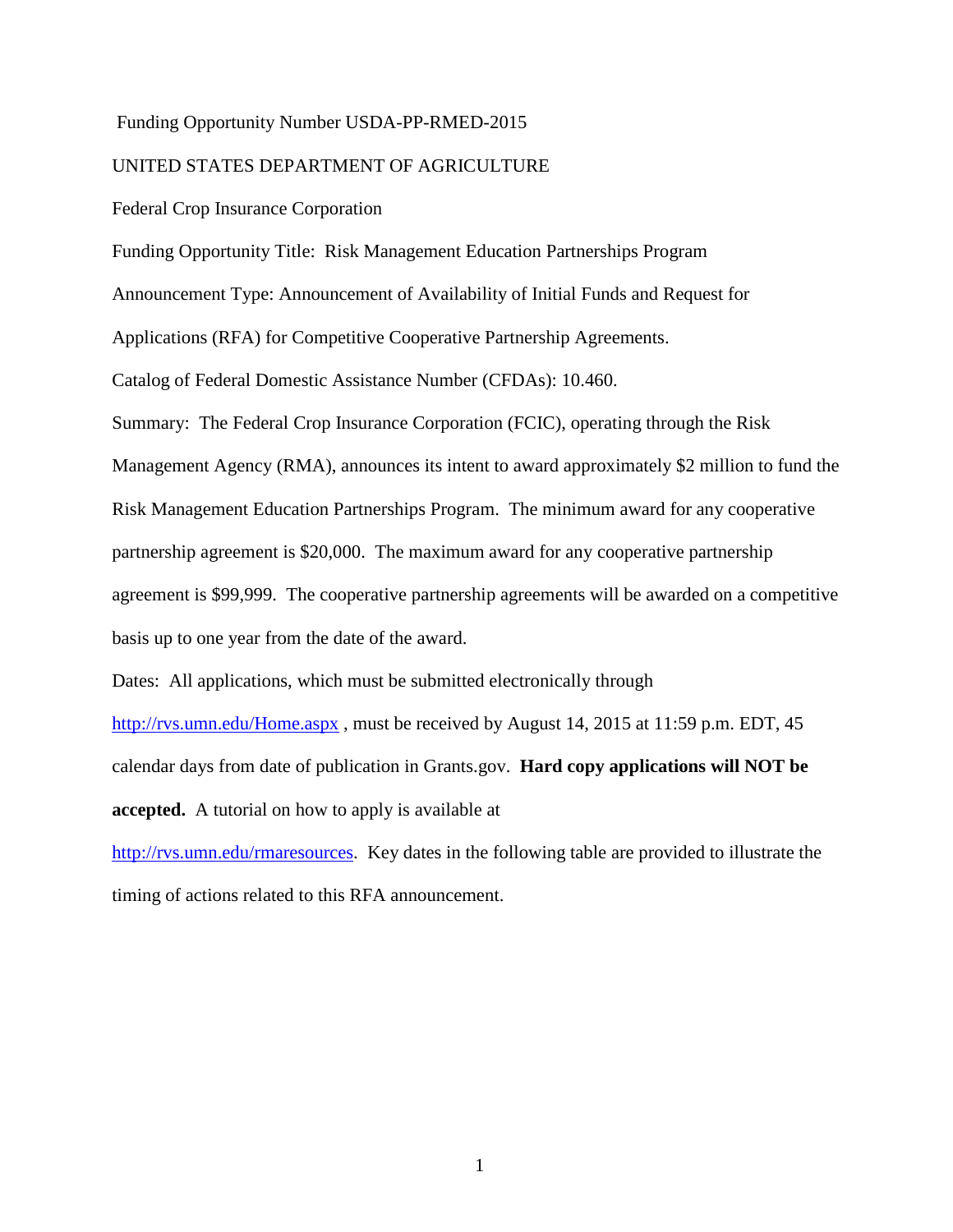| <b>Key Dates</b>     | <b>Actions</b>                                                           |
|----------------------|--------------------------------------------------------------------------|
| July 1, 2015         | RFAs Announced in Grants.gov. RFA Open for 45 days.                      |
| July 21, 2015        | RFA/RVS Training Conducted for Potential Applicants 11:00 am EDT.        |
| July 23, 2015        | RFA/RVS Training Conducted for Potential Applicants 3:00 pm EDT.         |
| August 14, 2015      | RFA Closes 11:59 pm EDT.                                                 |
| September 8-15, 2015 | Award Letters are Mailed; Unsuccessful Applicants are Notified by Email. |
| September 30, 2015   | Project Start Date.                                                      |

Purpose: The purpose of this competitive cooperative partnership agreement program is to deliver crop insurance education and risk management training to U.S. agricultural producers to assist them in identifying and managing production, marketing, legal, financial, and human risk. The program gives priority to: (1) educating producers of crops currently not insured under Federal crop insurance, specialty crops, and underserved commodities, including livestock and forage; and (2) providing collaborative partnerships to develop and deliver crop insurance education and other risk management training. Education activities developed under the Risk Management Education Partnerships Program will provide U.S. farmers and ranchers, including limited resource, socially disadvantaged, and other traditionally under-served farmers and ranchers with training and information opportunities to be able to understand:

- 1. The kinds of risks addressed by existing and emerging risk management tools;
- 2. The features and appropriate use of existing and emerging risk management tools; and
- 3. How to make sound risk management decisions.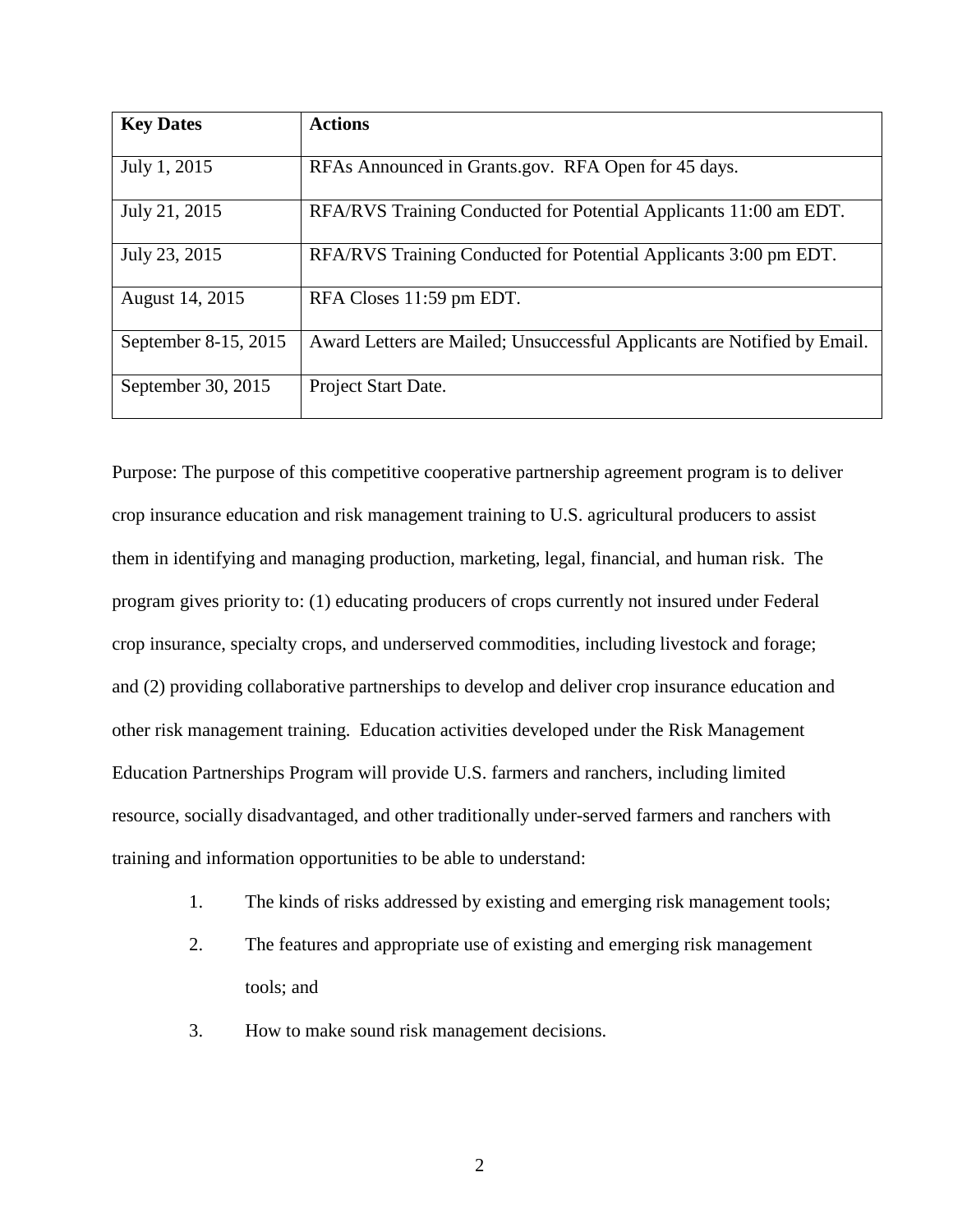Funding availability for this program may be announced at approximately the same time as funding availability for similar but separate programs:—CFDA No. 10.458 (Crop Insurance Education in Targeted States). Prospective applicants should carefully examine and compare the notices of each announcement.

The collections of information in this Announcement have been approved by OMB under control number 0563-0067.

THIS ANNOUNCEMENT CONSISTS OF EIGHT SECTIONS:

Section I—Funding Opportunity Description

- *A. Legislative Authority*
- *B. Background*
- *C. Project Goal*
- *D. Definition of Priority Commodities*

# Section II—Award Information

*A. Type of Application B. Funding Availability C. Minimum and Maximum Award D. Project Period E. Location F. Audience Emphasis G. RMA Substantial Involvement H. Description of Agreement Award - Awardee Tasks I. Other Tasks*

Section III—Eligibility Information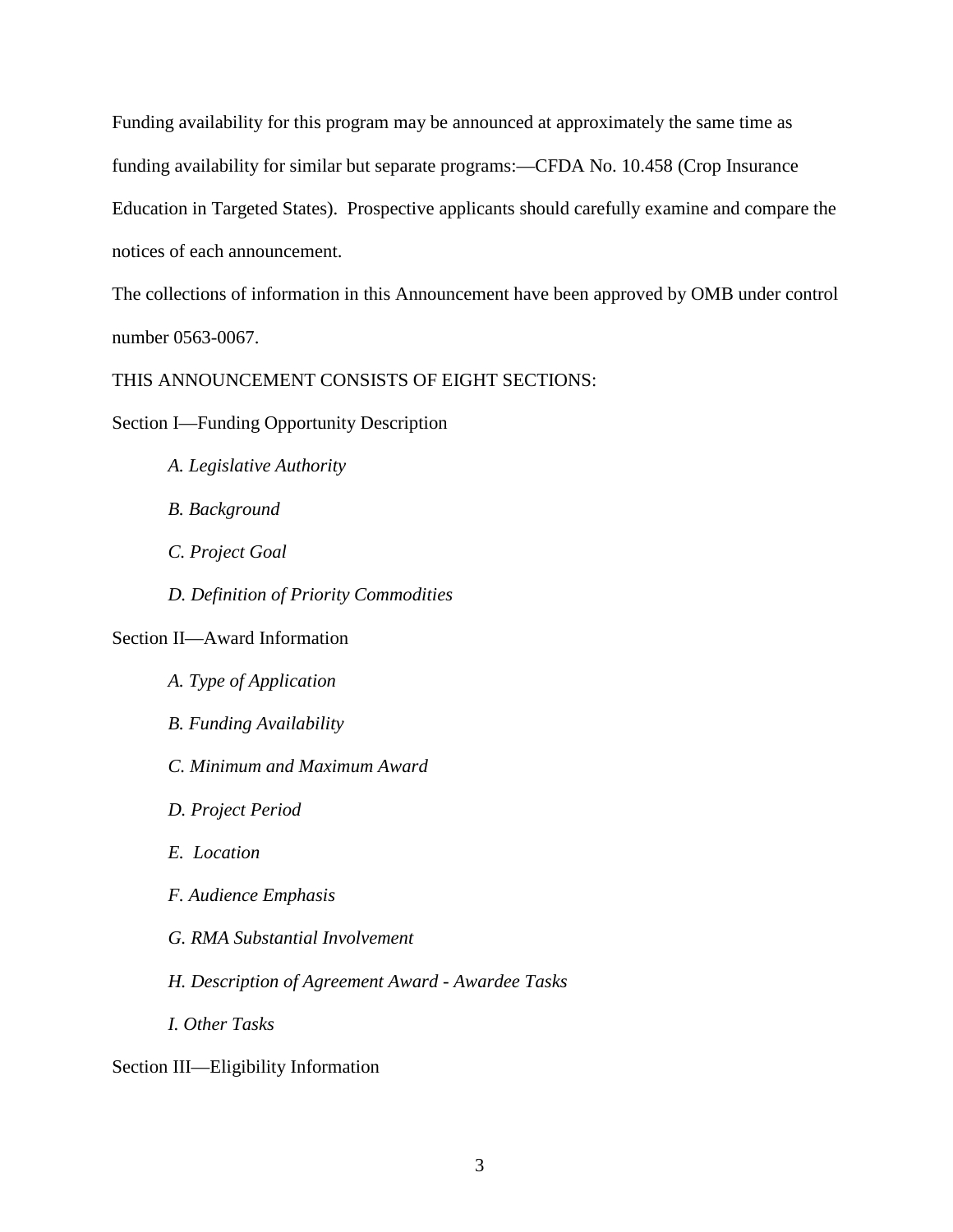- *A. Eligible Applicants*
- *B. Cost Sharing or Matching Funding*
- *C. Other - Non-Financial Benefits*
- Section IV—Application and Submission Information
	- *A. Electronic Application Package*
	- *B. Content and Form of Application Submission*
	- *C. Funding Restrictions*
	- *D. Limitation on Use of Project Funds for Salaries and Benefits*
	- *E. Indirect Cost Rates*
	- *F. Other Submission Requirements*
	- *G. Acknowledgement of Applications*
- Section V—Application Review Information
	- *A. Criteria*
	- *B. Review and Selection Process*

## Section VI—Award Administration Information

- *A. Award Notices*
- *B. Administrative and National Policy Requirements*
	- *1. Requirement to Use USDA Logo*
	- *2. Requirement to Provide Project Information to an RMA-selected Representative*
	- *3. Access to Panel Review Information*
	- *4. Confidential Aspects of Applications and Awards*
	- *5. Audit Requirements*
	- *6. Prohibitions and Requirements Regarding Lobbying*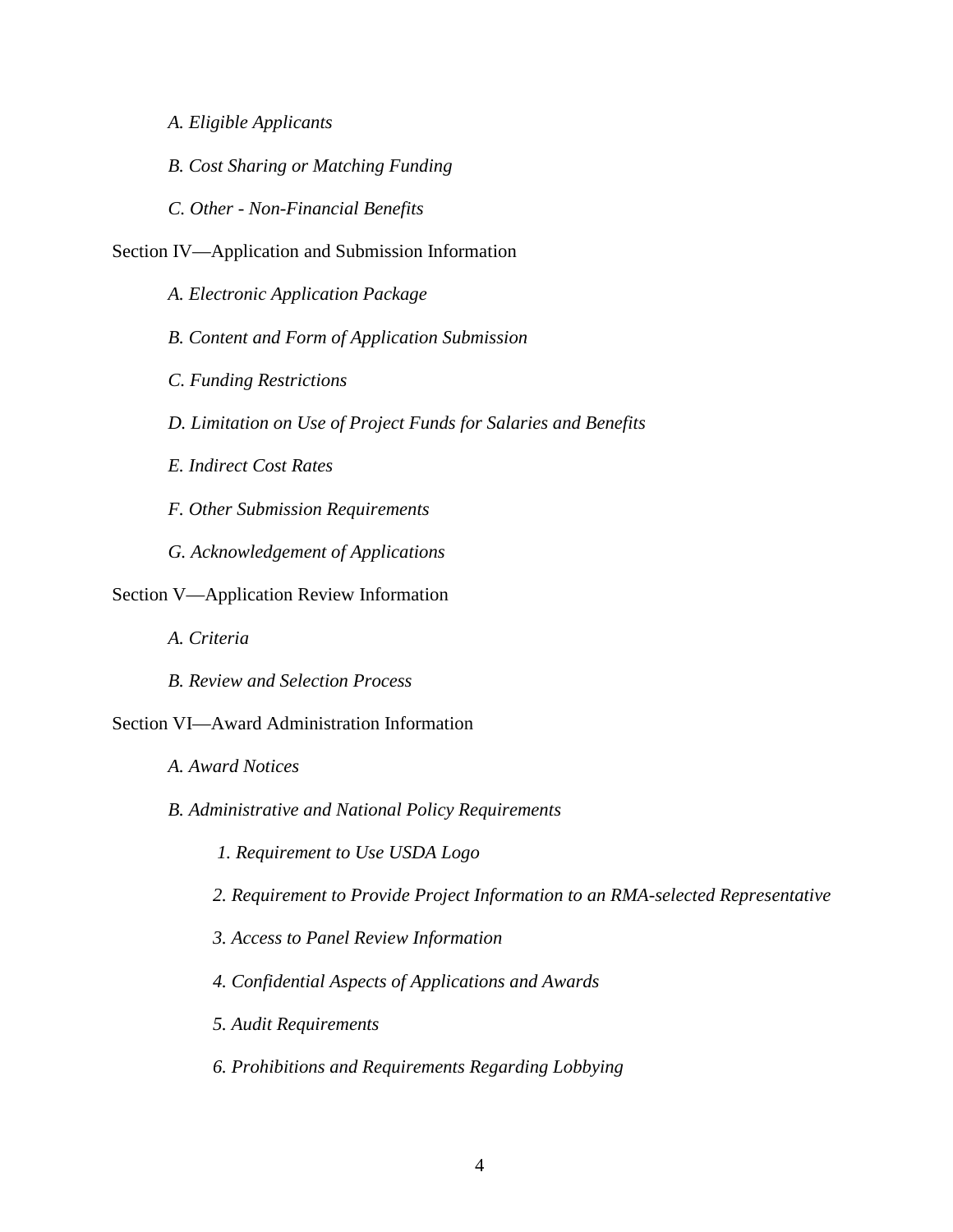*7. Applicable OMB Circulars*

*8. Requirement to Assure Compliance with Federal Civil Rights Laws*

*9. Requirement to Participate in a Post Award Teleconference*

*10. Requirement to Participate in a Post Award Civil Rights Training* 

- *11. Requirement to Submit Educational Materials to the Ag Risk and Farm Management Library*
- *C. Reporting Requirements*

Section VII—Agency Contact

Section VIII—Additional Information

- *A. The Restriction of the Expenditure of Funds to Enter into Financial Transactions*
- *B. Required Registration with the System for Awards Management (SAM) for Submission of Proposals*

Full Text of Announcement

I. Funding Opportunity Description

## *A. Legislative Authority*

The Risk Management Education Partnership Program is authorized under Section 522(d)(3)(F) of the Federal Crop Insurance Act (FCIA),(7 U.S.C. § 1522(d)(3)(F)) and provides FCIC funding for risk management training and informational efforts for agricultural producers through the formation of partnerships with public and private organizations.

## *B. Background*

RMA promotes and regulates sound risk management solutions to improve the economic stability of American agriculture. On behalf of FCIC, RMA does this by offering Federal crop insurance products through a network of private-sector partners, overseeing the creation of new risk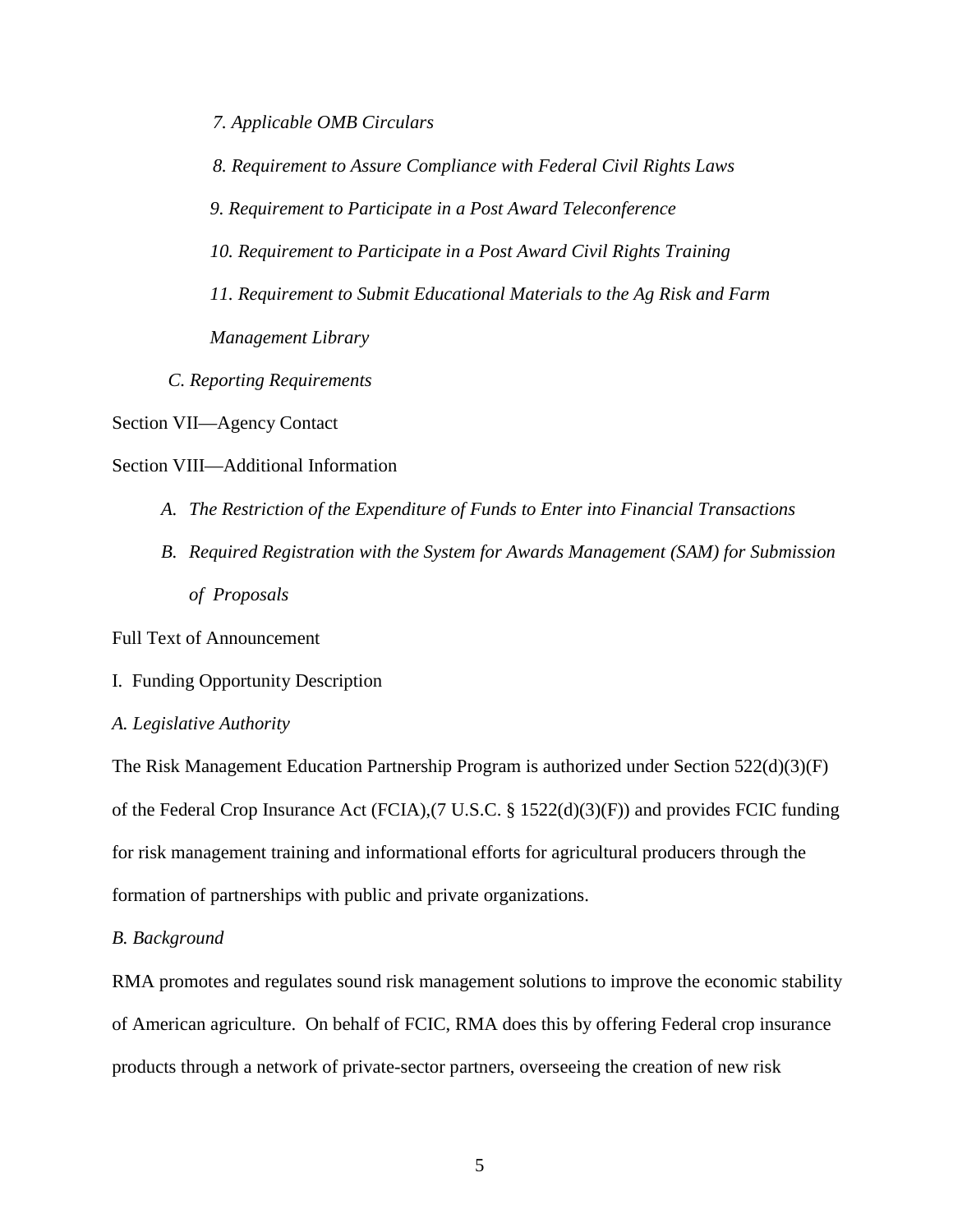management products, seeking enhancements in existing products, ensuring the integrity of crop insurance programs, offering programs aimed at equal access and participation of underserved communities, and providing risk management education and information.

## *C. Project Goal*

The goal of this program is to ensure that "... producers will be better able to use financial management, farm financial benchmarking, crop insurance, marketing contracts, and other existing and emerging risk management tools." One of RMA's strategic goals is to ensure that producers are well informed of the risk management solutions available to them. This educational goal is supported by Section  $522(d)(3)(F)$  of the Federal Crop Insurance Act (FCIA) (7 U.S.C. § 1522(d)(3)(F)), which authorizes FCIC funding for risk management training and informational efforts for agricultural producers through the formation of partnerships with public and private organizations. With respect to such partnerships, priority is to be given to reaching producers of Priority Commodities, as defined below. A project is considered as giving priority to Priority Commodities if 75 percent of the educational and training activities of the project are directed to producers of any one of the three classes of commodities listed in the definition of Priority Commodities or any combination of the three classes.

#### *D. Definition of Priority Commodities*

For purposes of this program, Priority Commodities are defined as:

1. Agricultural commodities covered by (7 U.S.C. 7333). Commodities in this group are commercial crops that are not covered by catastrophic risk protection crop insurance, are used for food or fiber (except livestock), and specifically include, but are not limited to, floricultural, ornamental nursery, Christmas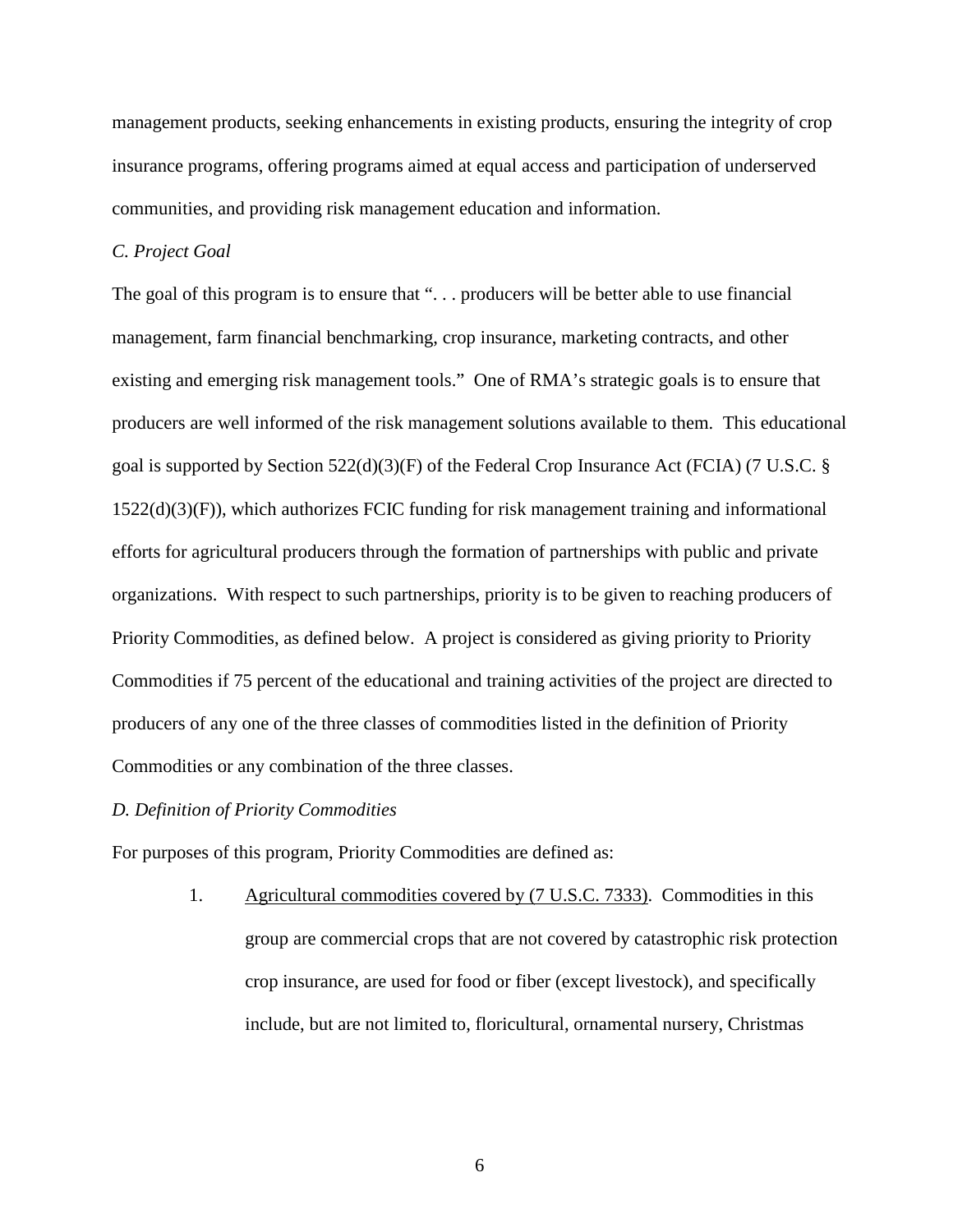trees, turf grass sod, aquaculture (including ornamental fish), and industrial crops.

- 2. Specialty crops.Commodities in this group may or may not be covered under a Federal crop insurance plan and include, but are not limited to, fruits, vegetables, tree nuts, syrups, honey, roots, herbs, and highly specialized varieties of traditional crops.
- 3. Underserved commodities. This group includes: (a) commodities, including livestock and forage, that are covered by a Federal crop insurance plan but for which participation in an area is below the national average; and (b) commodities, including livestock and forage, with inadequate crop insurance coverage.

For the 2015 fiscal year, the FCIC Board of Directors and the FCIC Manager are seeking projects that (1) address one or more of the Priority Commodities (as defined above), (2) provides Crop Insurance Education on FCIC approved policies, or (3) address one or more of the five (5) areas of risk described as Production, Legal, Financial, Marketing or Human Risk including but not limited to:

- Crop Insurance Education on:
	- o Pasture, Rangeland and Forage (Rainfall Index) program;
	- o Pasture, Rangeland and Forage (Vegetative Index) program;
	- o Specialty Crops;
	- o Organic production practices and Organic prices;
	- o Whole Farm Revenue Protection;
	- o Supplemental Coverage Option (SCO);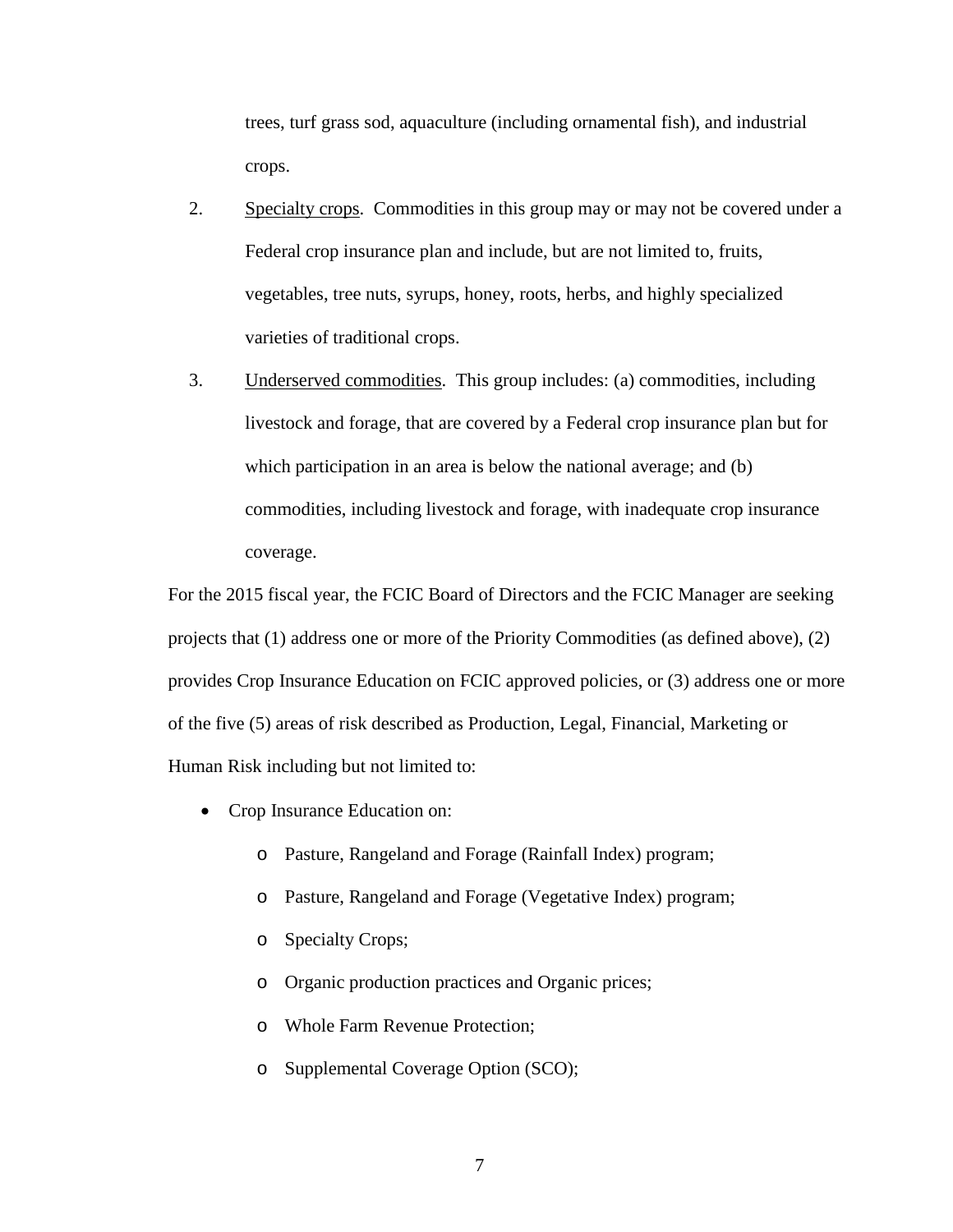- o Stacked Income Protection Plan (STAX) where available;
- Record Keeping practices and record requirements for
	- o Establishing Liability
	- o Proving a loss
	- o Organic production;
- Farm Financial Benchmarking;
- Crop Insurance Education and Risk Management Training to producers in designated Strike Force or Promise Zones areas as defined by USDA; or
- Translating RMA Risk Management Education brochures into Spanish, Hmong or Navajo language for producer crop insurance education.

# II. Award Information

## *A. Type of Application*

Only electronic applications will be accepted and they must be submitted through

[http://rvs.umn.edu/Home.aspx.](http://www.rma.agrisk.umn.edu/) **Hard copy applications will NOT be accepted.** Applications submitted to the Risk Management Education Partnerships Program are new applications: there are no renewals. All applications will be reviewed competitively using the selection process and evaluation criteria described in Section V – Application Review Process. Each award will be designated as a Cooperative Partnership Agreement, which will require substantial involvement by RMA (Section II, G).

## *B. Funding Availability*

There is no commitment by USDA to fund any particular application.Approximately \$2 million is available in fiscal year 2015. All awards will be made and agreements finalized no later than September 11, 2015 with the project start date of September 30, 2015.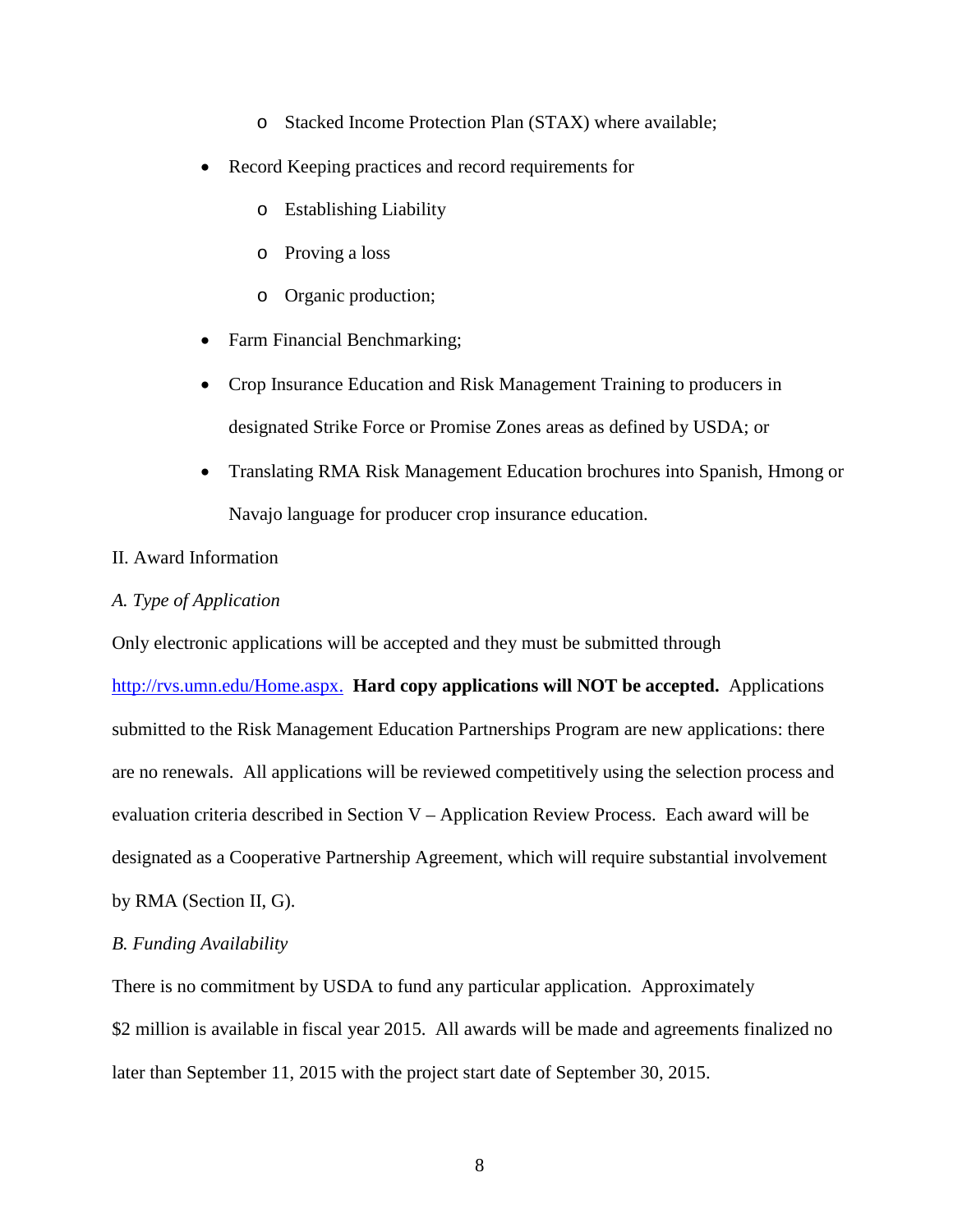#### *C. Minimum and Maximum Award*

Any application that requests Federal funding of less than \$20,000 or more than \$99,999 for a project will be rejected. It is difficult to accurately estimate the number and amount of awards that RMA will provide this year. However, in the past few years, RMA has awarded 43-94 cooperative agreements each year with an average funding of \$83,204. RMA also reserves the right to fund successful applications at an amount less than requested if it is judged that the application can be implemented at a lower funding level.

#### *D. Project Period*

Projects will be funded for a period of up to one year from the project starting date.

*E. Location* 

RMA Regional Offices and the States available for competition for this award are listed below. Staff from the respective RMA Regional Offices and the Risk Management Education Division (RMED) DC Office will provide substantial involvement (as defined in G below) for projects conducted within the Region.

> Billings, Montana Regional Office: (MT, ND, SD, and WY) Davis, California Regional Office: (AZ, CA, HI, NV, and UT) Jackson, Mississippi Regional Office: (AR, KY, LA, MS, and TN) Oklahoma City, Oklahoma Regional Office: (NM, OK, and TX) Raleigh, North Carolina Regional Office: (CT, DE, ME, MD, MA, NH, NJ, NY, NC, PA, RI, VT, VA, and WV) Spokane, Washington Regional Office: (AK, ID, OR, and WA) Springfield, Illinois Regional Office: (IL, IN, MI, and OH) St. Paul, Minnesota Regional Office: (IA, MN, and WI)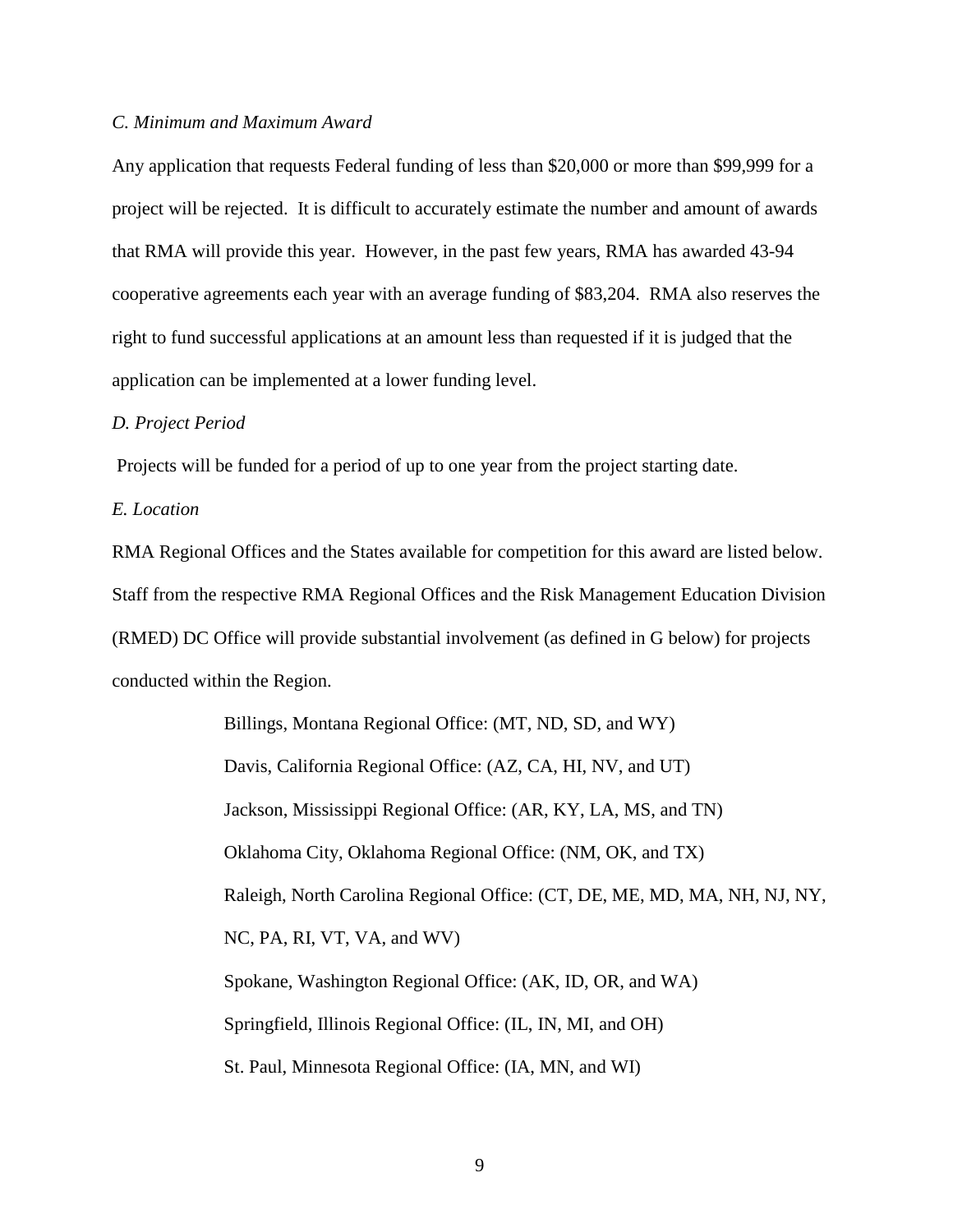Topeka, Kansas Regional Office: (CO, KS, MO, and NE)

Valdosta, Georgia Regional Office: (AL, FL, GA, PR, and SC)

Each application must clearly designate the RMA Region where educational activities will be conducted in the application narrative in block 12 of the SF-424 form. Applications without this designation will be rejected. Applications may designate more than one state but cannot designate more than one RMA Region. Applications with proposed activities in more than one state all serviced by the same RMA Region are acceptable. Single applications proposing to conduct educational activities in states served by more than one RMA Region will be rejected. Applications serving Tribal Nations will be accepted and managed from the RMA Regional office serving the designated Tribal Office.

## *F. Audience Emphasis*

Audience emphasis is on U.S. producers and ranchers, while reaching out to, for example, small, limited resource and socially disadvantaged producers and ranchers to ensure they are given the opportunity to participate in educational activities. Other Producer types to which the Applicant may propose to direct its training may include, but are not necessarily limited to, traditional farmers and ranchers; new and beginning farmers; women; veterans; minority producers, crop insurance educational activities and risk management strategies to farmers and ranchers producing and marketing their products as part of a local or regional food system; and producers living in areas designated as Strike Force or Promise Zone communities as defined by USDA, provided that the producers in these categories that are emphasized also meet the minimum statutory criteria.

## *G. RMA Substantial Involvement*

FCIC, working through RMA, will be substantially involved during the performance of the funded project through RMA's ten (10) Regional Offices and RMED DC Office (see E above).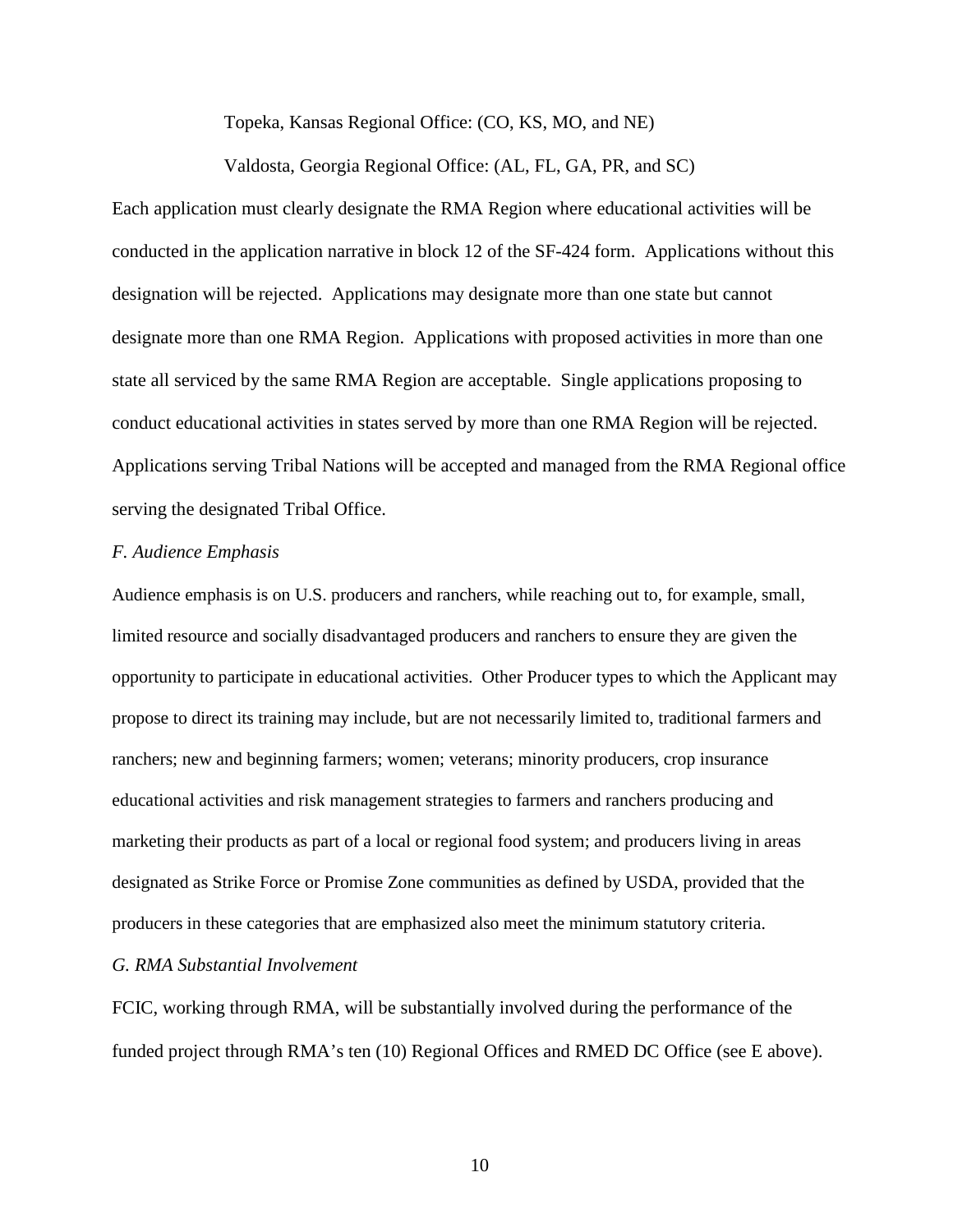Potential types of substantial involvement may include, but are not limited to, the following activities.

- 1. Collaborate with the awardee in assembling, reviewing, and approving crop insurance and risk management materials for producers in the designated RMA Region.
- 2. Collaborate with the awardee in reviewing and approving a promotional program for raising awareness for crop insurance and risk management and for informing producers of training and informational opportunities in the RMA Region.
- 3. Collaborate with the awardee on the delivery of education to producers and agribusiness leaders in the RMA Region. This will include: (a) reviewing and approving in advance all producer and agribusiness leader educational activities; (b) advising the project leader on technical issues related to crop insurance education and information; and (c) assisting the project leader in informing crop insurance professionals about educational activity plans and scheduled meetings.
- 4. Conduct an evaluation of the performance of the awardee in meeting the tasks of the project.

Applications that do not address substantial involvement by RMA will be rejected.

#### *H. Description of Agreement Award - Awardee Tasks*

In conducting activities to achieve the purpose and goal of this program in a designated RMA Region, the awardee will be responsible for performing the following tasks:

1. Develop and conduct a promotional program in English or a non-English language to producers as appropriate to the audience. This program will include activities using media, newsletters, publications, or other appropriate informational dissemination techniques that are designed to: (a) raise awareness for crop insurance and risk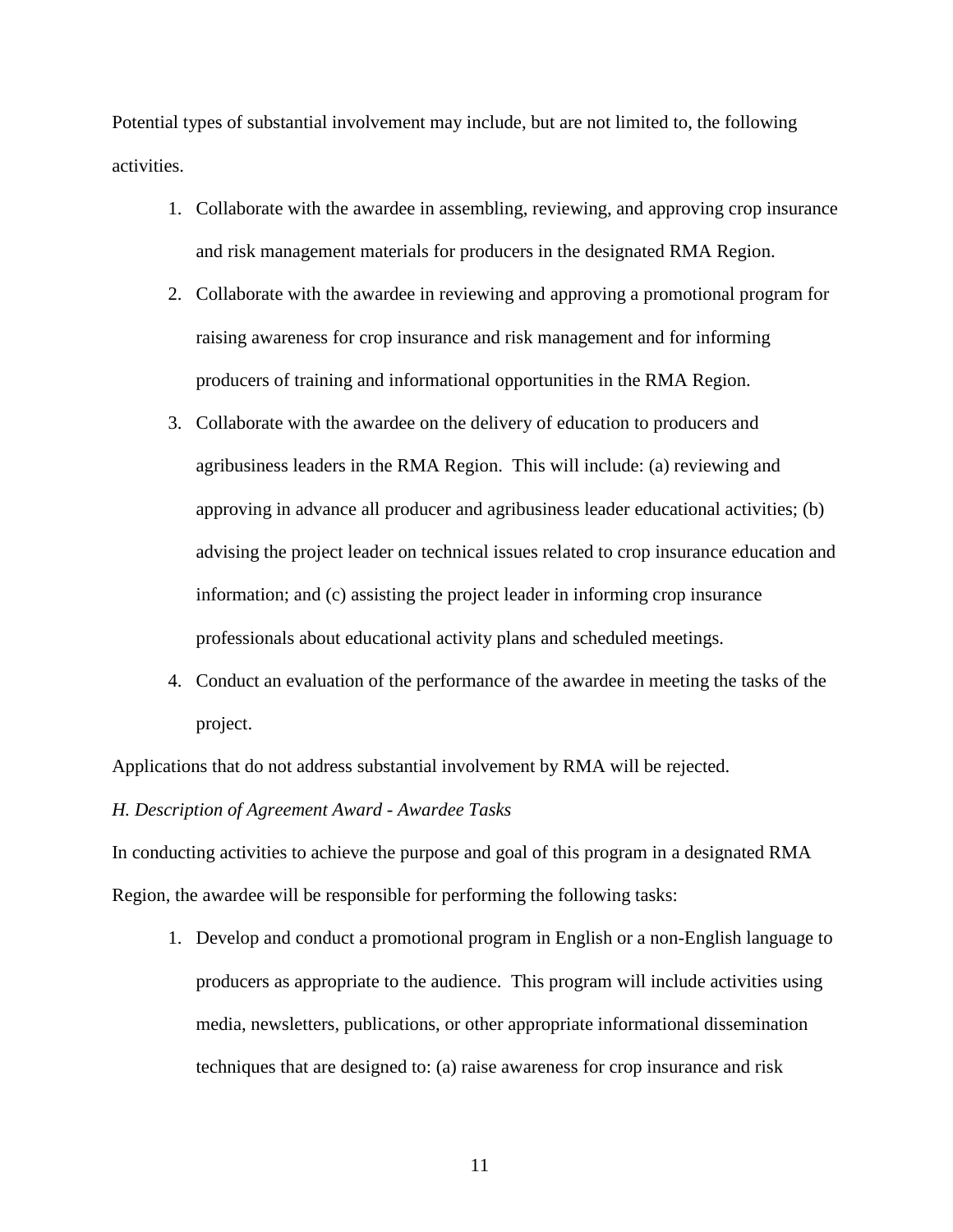management; (b) inform producers of the availability of crop insurance and risk management tools; and (c) inform producers and agribusiness leaders in the designated RMA Region of training and informational opportunities.

- 2. Deliver crop insurance and risk management training in English or non-English language as appropriate to the audience as well as informational opportunities to agricultural producers and agribusiness professionals in the designated RMA Region. This will include organizing and delivering educational activities using the instructional materials assembled by the awardee to meet the local needs of agricultural producers. Activities should be directed primarily to agricultural producers, but may include those agribusiness professionals that have frequent opportunities to advise producers on risk management tools and decisions.
- 3. Document all educational activities conducted under the cooperative partnership agreement and the results of such activities, including criteria and indicators used to evaluate the success of the program. The awardee will also be required to provide information to RMA as requested for evaluation purposes.

## *I. Other Tasks*

In addition to the specific, required tasks listed above, the applicant may propose additional tasks that would contribute directly to the purpose of this program such as but not limited to individual or group Good Agricultural Practices (GAP) certification, other food-safety related education and training activities, or activities targeting producers engaged in local or regional food systems, such as those selling at farmers markets. For any proposed additional task, the applicant must identify the objective of the task, specific time lines for performing the tasks, and the specific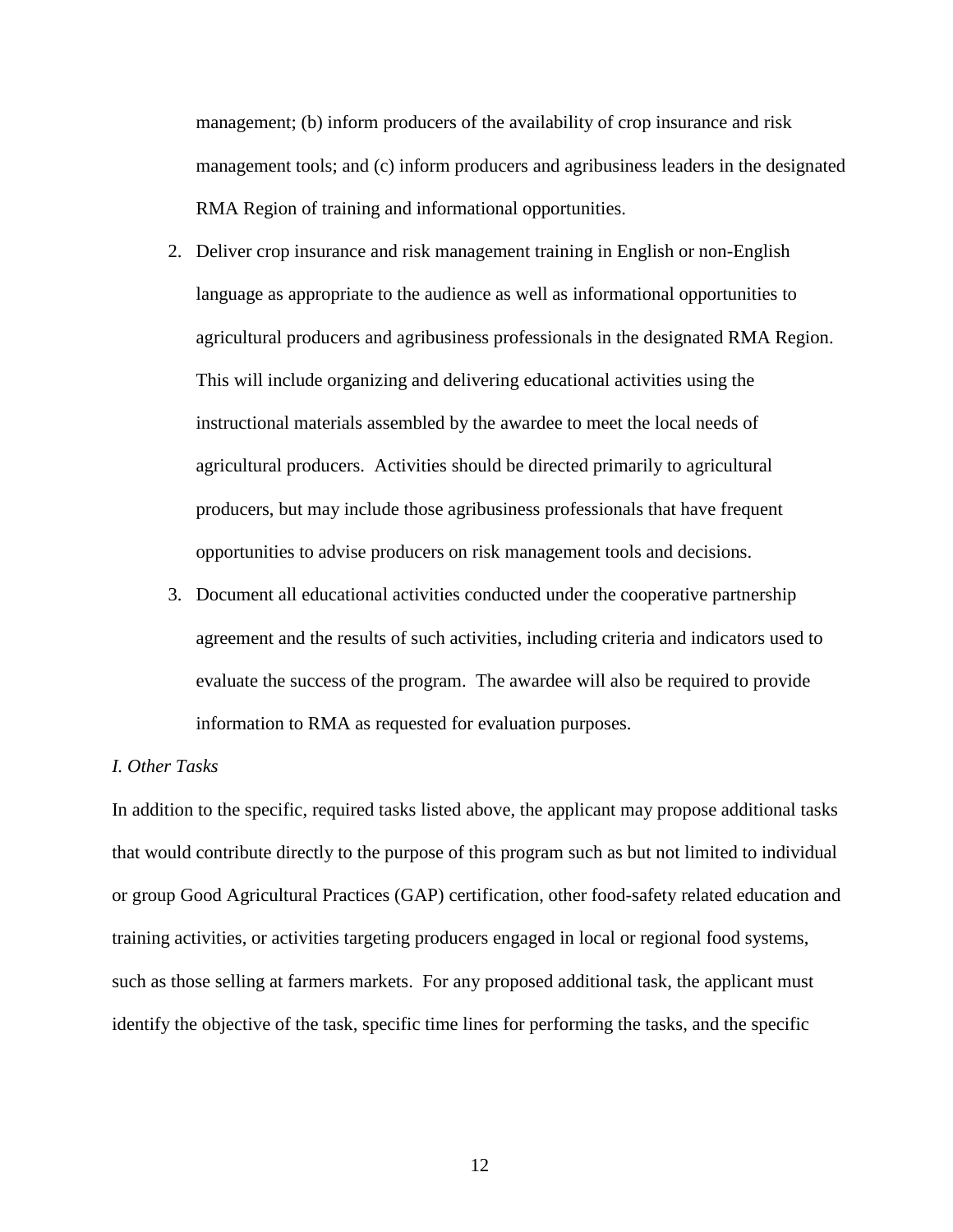responsibilities of the applicant and any entities working with the applicant in the development or delivery of the project.

#### III. Eligibility Information

## *A. Eligible Applicants*

Eligible applicants include not-for profit organizations, State Departments of Agriculture, State Cooperative Extension Services; Federal, State, or tribal agencies; groups representing producers, community based organizations or a coalition of community-based organization that has demonstrated experience in providing agricultural or other agricultural-related services to producers; nongovernmental organizations; junior and four-year colleges or universities or foundations maintained by a college or university (including Minority Serving Institutions); faithbased organizations and other appropriate partners with the capacity to lead a local program of crop insurance and risk management education for producers in an RMA Region. RMA may request documents from applicants to verify eligibility requirements, proof of existence, or authority.

1. Individuals are not eligible applicants.

2. Although an applicant may be eligible to compete for an award based on its status as an eligible entity, other factors may exclude an applicant from receiving Federal assistance under this program governed by Federal law and regulations (e.g. debarment and suspension; a determination of non-performance on a prior contract, cooperative partnership agreement, or grant; or a determination of a violation of applicable ethical standards.) Reviewed applications in which the applicant or any of the partners are ineligible or excluded persons will be rejected in their entirety. RMA may request documents from applicants to verify eligibility requirements, proof of existence, or authority.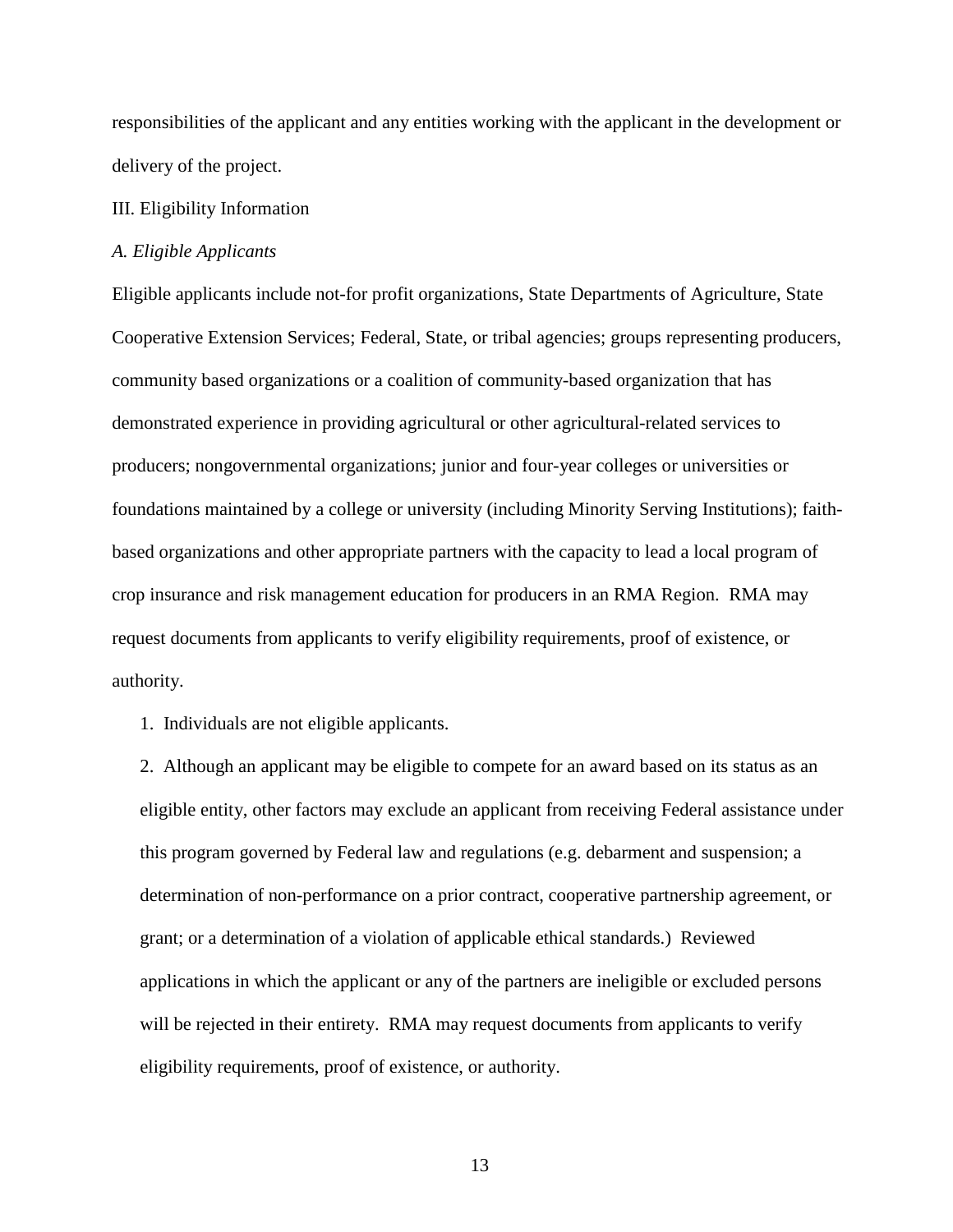3. Private organizations that are involved in the sale of Federal crop insurance, or that have financial ties to such organizations, are eligible to apply for funding under this Announcement. However, such entities and their partners, affiliates, and collaborators for this Announcement will not receive funding to conduct activities that are already required under a Standard Reinsurance Agreement or any other agreement in effect between FCIC/RMA and the entity, or between FCIC/RMA and any of the partners, affiliates, or collaborators for awards under this Announcement. In addition, such entities and their partners, affiliates, and collaborators for this Announcement will not be allowed to receive funding to conduct activities that could be perceived by producers as promoting the services or products of one company over the services or products of another company that provides the same or similar services or products. If applying for funding, such organizations must be aware of potential conflicts of interest and must describe in their application the specific actions they will take to avoid actual and perceived conflicts of interest.

4. Applicants must note funding restrictions found in Section IV, C.

## *B. Cost Sharing or Matching Funding*

This program has neither a cost sharing nor a matching requirement, therefore does not result in any points assigned to an application.

## *C. Non-financial Benefits*

To be eligible, applicants must also be able to demonstrate that they will receive a non-financial benefit as a result of a cooperative partnership agreement. Non-financial benefits must accrue to the applicant and must include more than the ability to provide employment income to the applicant or for the applicant's employees or the community. The applicant must demonstrate that performance under the cooperative partnership agreement will further the specific mission of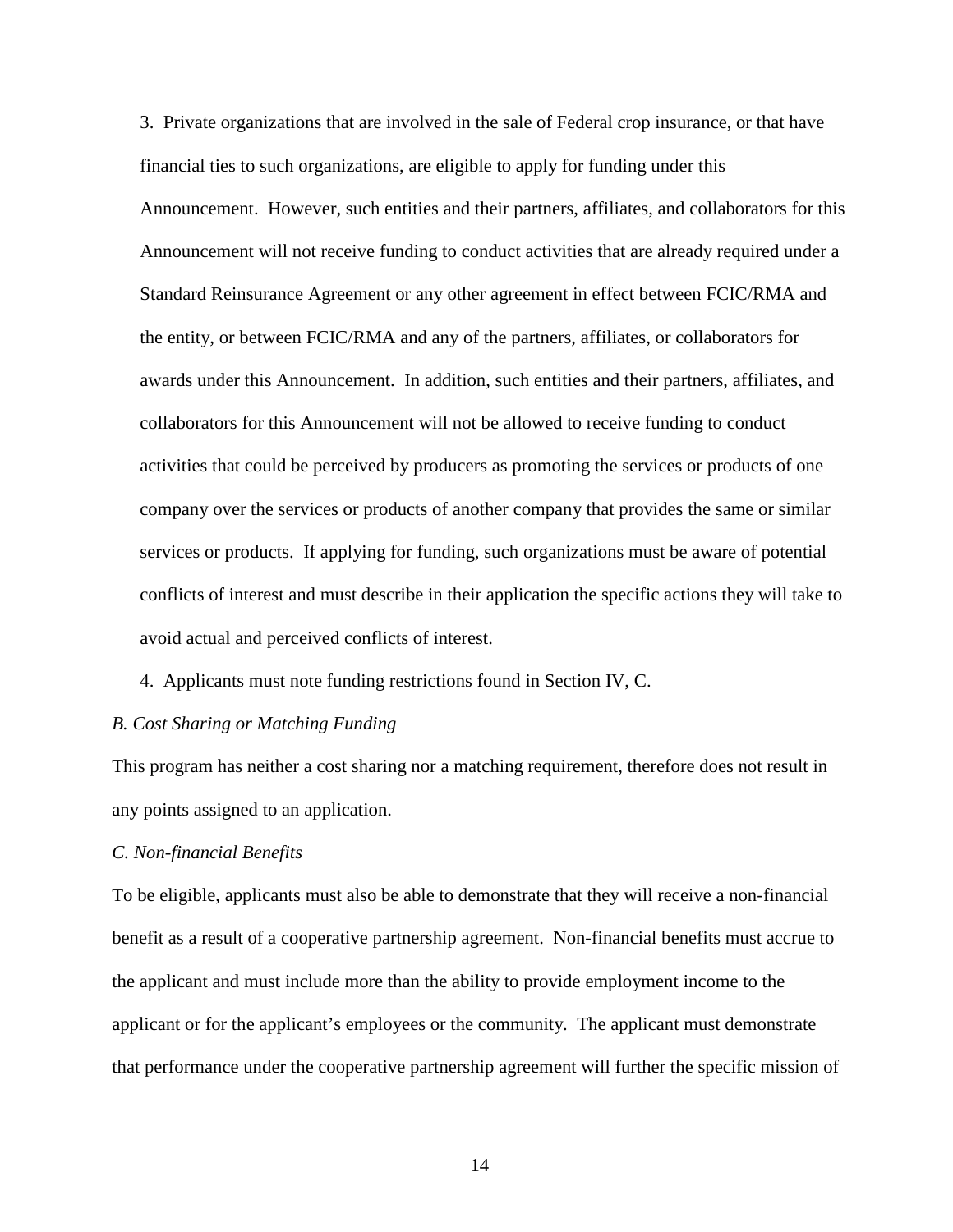the applicant (such as providing research or activities necessary for graduate or other students to complete their educational program). Reviewed applications that do not demonstrate a nonfinancial benefit will be rejected. Rejected applications will be retained during the RFA process, but will not be made an award.

IV. Application and Submission Information

*A. Electronic Application Package*

For accessibility purposes, applicants may obtain an electronic copy at

<http://www.rma.usda.gov/aboutrma/agreements/> or request the application package by fax at 202-690-3605. Only electronic applications will be accepted and they must be submitted to http://rvs.umn.edu/Home.aspx in response to this Announcement. Applicants must register for an account on the Results Verification System (RVS) website, where users will be required to enter a user name, password, email address, first and last name, address and phone number. For website and technical issues, call 1-612-624-7585 from 8:00 A.M. to 4:30 P.M. Central Time, Monday through Friday except for Federal holidays. Prior to preparing an application, it is recommended that the Project Director (PD) first contact an Authorized Representative (AR) or the Authorized Organizational Representative (AOR) to determine if the organization is prepared to submit electronic applications through http://rvs.umn.edu/Home.aspx. Prior to submitting applications, each applicant must have a Unique Entity Identifier (UEI) with its application and Bradstreet number and must be registered in System for Awards Management [\(www.SAM.gov\)](http://www.sam.gov/). No applicant can receive an award until the applicant has complied with all UEI and SAM requirements. If an applicant has not fully complied with all UEI and SAM requirements by the time an award may be made, RMA may determine the applicant is not qualified to receive a Federal award and use that determination as a basis for making an award to another applicant.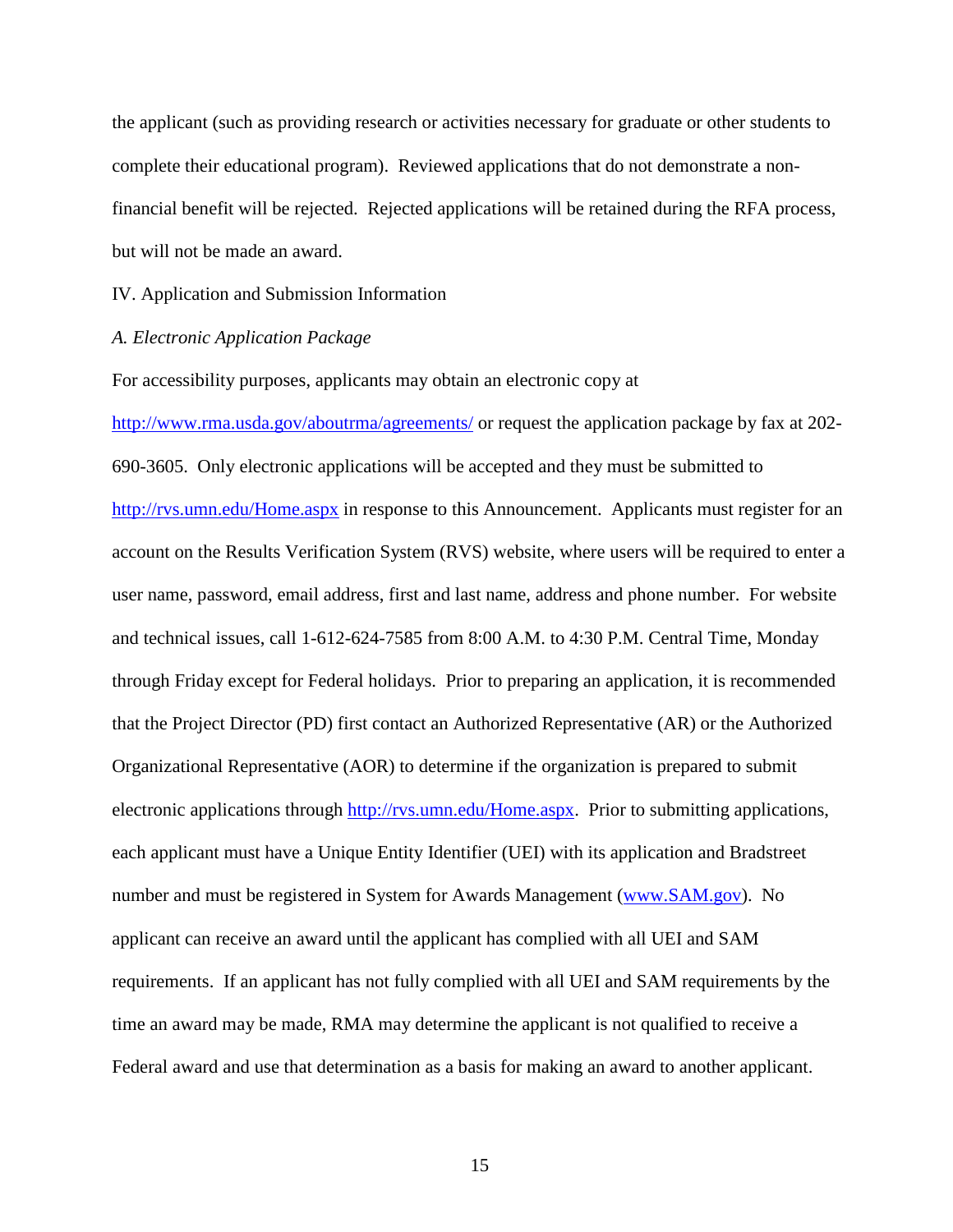Each application must continue to maintain an active SAM registration with current information at all times in which the applicant has its application under consideration, and if an award is made, during the entire time of the Federal award.

## *B. Content and Form of Application Submission*

The applicant is strongly encouraged to use the tutorial located at [http://rvs.umn.edu/Home.aspx.](http://www.rma.agrisk.umn.edu/) After completing the tutorial, the final application must be submitted to the same site: [http://rvs.umn.edu/Home.aspx.](http://www.rma.agrisk.umn.edu/) All applications must be received in RVS by the deadline, August 14, 2015 at 11:59 p.m. EDT, 45 calendar days from date of publication in Grants.gov. If a due date falls on a Saturday, Sunday, or Federal holiday, the deadline will be the next business day. Once submitted, applications will be date and time stamped by the RVS as evidence of submission. **Hard copy of the application will not be accepted.** The system will prompt the applicant for the following items:

**1**. **Project Information**. Information must include the Project Name, RMA Regional Office, State/Area, Project Director's Name and Contact Information; the second, or alternative Project Director's Name and Contact Information, and a Financial Representative or Grants Office Official and Contact Information. A second Point of Contact Name and Contact Information may be added at the discretion of the applicant.

**2**. **Executive Summary of the Project (limit 200 words)**. This is a summary of the project and includes the project's goal and objectives, location of work, audience to be reached, and expected impacts and results of the work completed.

**3. Proposed Results**. Applicants must clearly identify the specific actions producers will take as a result of the education activities.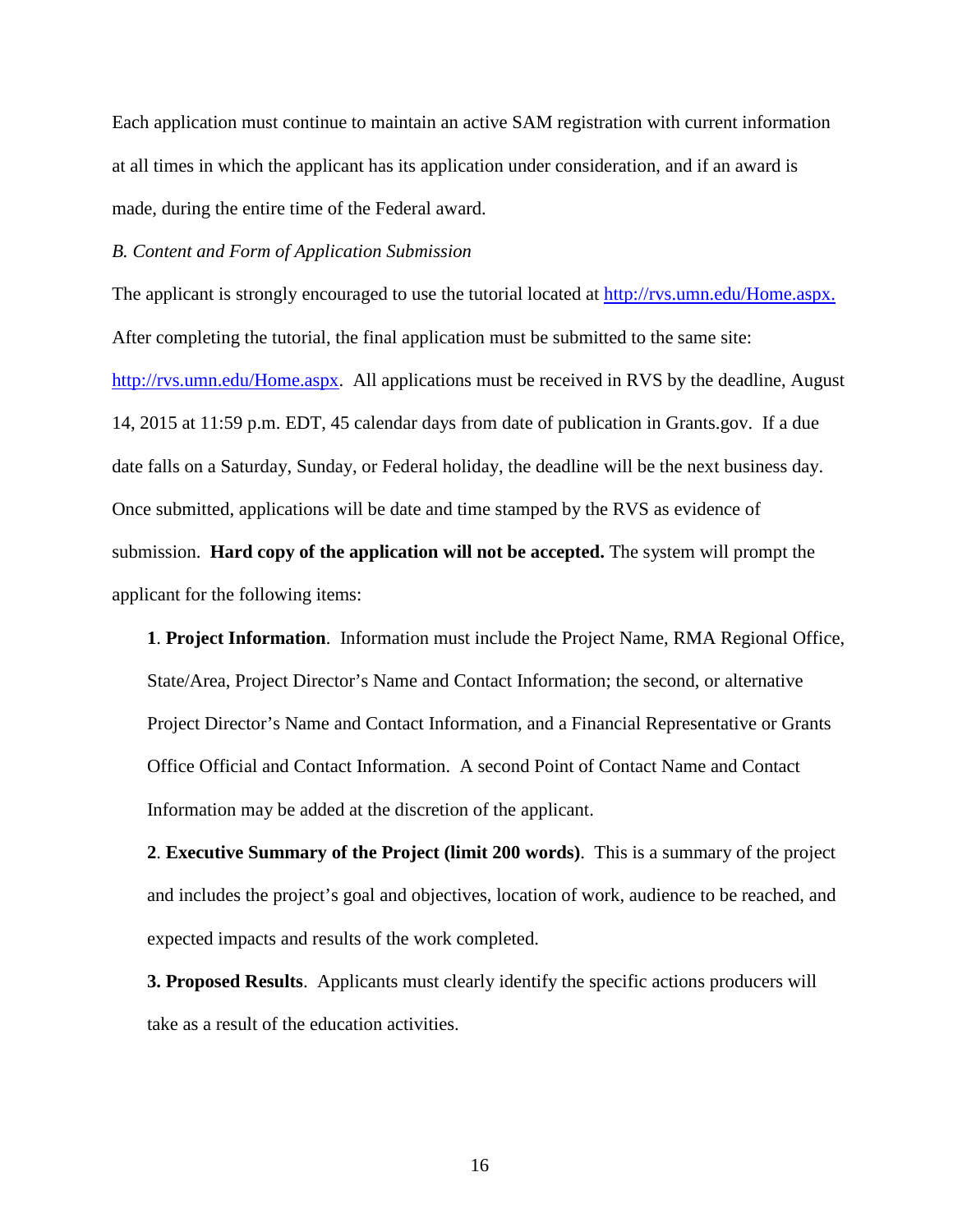**4. Audience Emphasis.** Applicant may select one or more audiences that the project will intentionally reach.

**5. Statement of Work (SOW).** The SOW is in a table format and must clearly identify each task associated with the work, the objective of each, specific time lines for performing the each task, and the responsible party for completing the activities listed under each task including the specific responsibilities of applicant, the applicant's partner(s), and RMA's substantial involvement. Tasks that directly involve producer participants, such as workshops, must estimate the number of participants to be reached. The SOW must be very clear on who does what, where, and when, as well as, the objective for each task.

**6. Proposal Narrative (limit of 600 words).** The proposal narrative is a description of work to be done, why the work is important, who will benefit from the work and any additional explanation of the expected results entered under Proposed Results that you want to communicate. The narrative should (a) discuss specific crop insurance education and risk management training to be developed for use with producers; (b) identify the location and number of meetings that will be held; (c) reasonably estimate the total number of producers for each session or meeting identified in the Statement of Work that will be reached through (i) direct face-to face educational activities with an explanation of how the number was determined and (ii) through other means such as direct mailings, website, etc. with an explanation of how the number was determined; (d) provide an estimate of the number of training hours that will be conducted with an explanation of how the number was determined; (e) provide an estimated cost per producer with an explanation of how the cost was determined, and (f) discuss the methods and resulting measures used to evaluate the results of the education and training delivered to producers.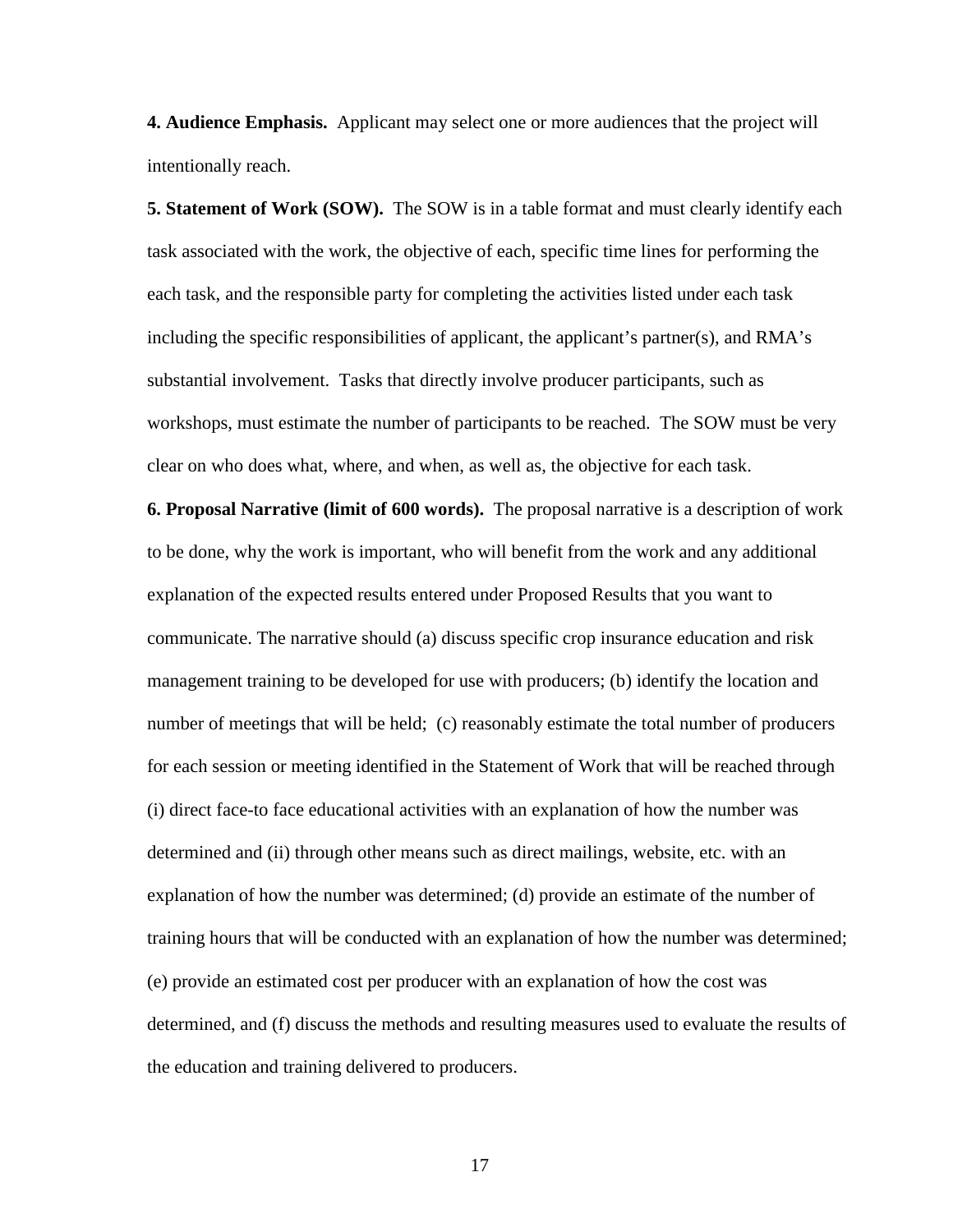**7. Team and Partners.** There are three subsections under Team and Partners. (1) Key Personnel: This section must list designated key personnel employed directly by the applicant, any partner(s) of the applicant, or consultant(s) of the applicant or applicant's partner who will have significant involvement on this project. Each person identified must be described by title, role, and responsibilities including what skills, knowledge, and experience that they will provide that is not already present in the applicant's organization, as well as why that skill, knowledge, or experience is important and what will be the cost and benefit of their involvement. Specific tasks in the SOW designated to them must agree with this section of the application or the application will be rejected. (2) Organizational Capacity: The organizational capacity of the applicant must be described to assure RMA that designated key personnel, contracted employees, partners or consultants working on the project have the skills, knowledge, and experience to do the work described in the SOW and have the necessary resources to add other team members as necessary to complete the work. (3) Partnering Plan: To submit a successful Partnering Plan, all partners of the applicant working on the project must submit a Letter of Commitment which clearly states that the named partner will work with the applicant on the project, if awarded, as well as the role and responsibilities assigned.

**8. Budget Narrative** must show the total cost for the project. The budget narrative must also include the cost per producer. The budget must describe how category costs listed on the SF 424-A are derived. The budget narrative must provide enough detail for reviewers to easily understand how costs were determined and how they relate to the tasks listed in the SOW. There must be a relationship between work planned and performed to the costs incurred.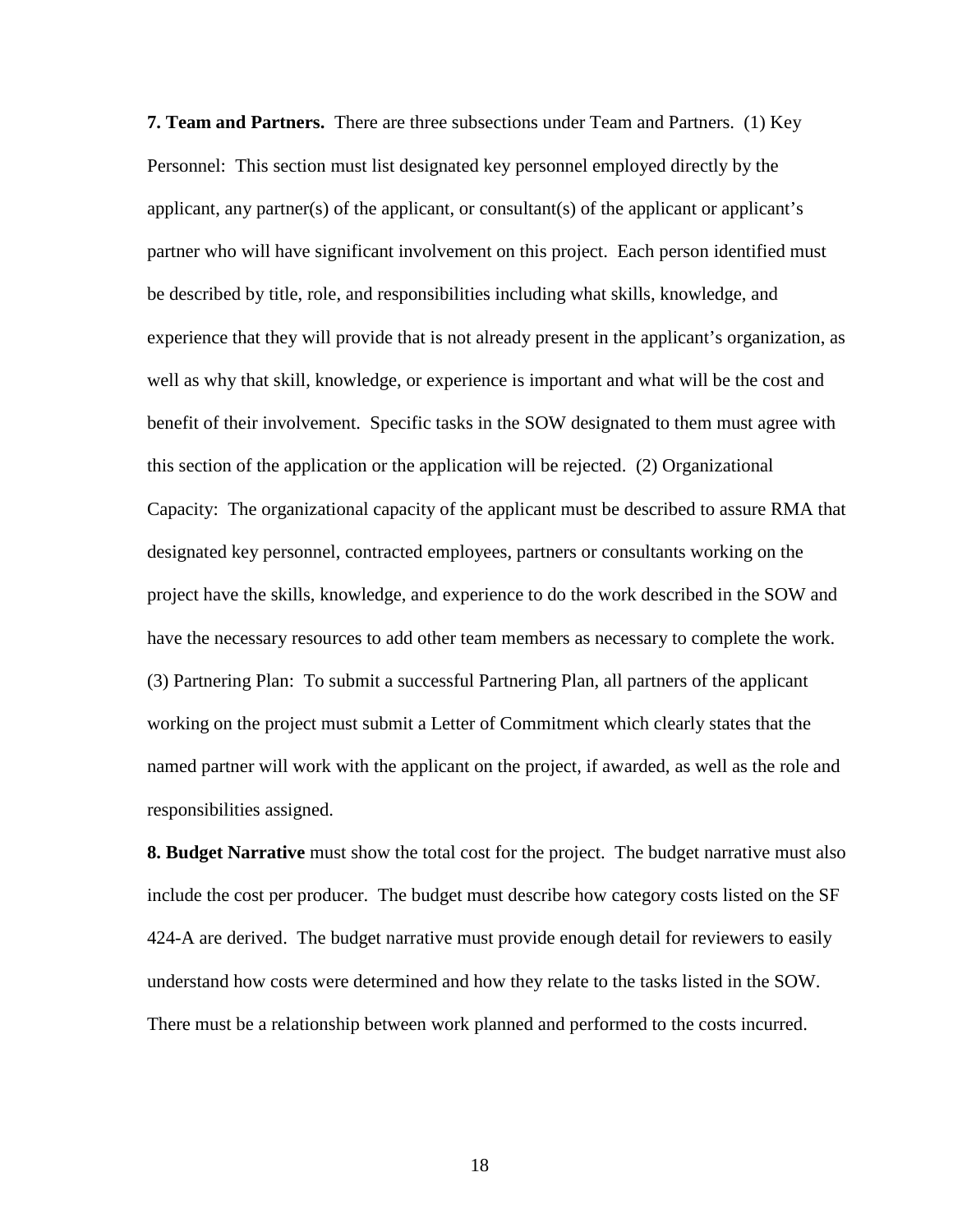**9. Priority Commodities.** This section must list the Priorities Commodities addressed as defined in Section I, D.

**10. RMA Substantial Involvement.** This section must describe RMA assistance as defined under RMA Substantial Involvement in Section II, G.

**11. Non-Financial Benefits.** This section must describe the Non-Financial Benefits from the proposed project as defined in Section III, C.

**12. RMA Substantial Involvement.** This section must describe RMA assistance as defined under RMA Substantial Involvement in Section II, G.

**13. Required Documents** (to be downloaded from the system, completed and uploaded prior to submission of the application).

- A completed OMB Standard Form 424, "Application for Federal Assistance."
- A completed OMB Standard Form 424-A, "Budget Information for Non-Construction Programs." Federal funding requested (the total of direct and indirect costs) must not be less than \$20,000 or exceed \$99,999.
- A completed OMB Standard Form 424-B, "Assurances for Non-Constructive Programs."
- A completed and signed OMB Standard Form LLL, Disclosure of Lobbying Activities.
- A completed and signed AD-1049, Certification Regarding Drug-Free Workplace.

• Current and Pending Report. This form contains a document called the Current and Pending Report. On the Current and Pending Report you must state for this fiscal year if this application is a duplicate application or overlaps substantially with another application already submitted to or funded by another USDA Agency, including RMA, or other private organization. The percentage of each person's time associated with the work to be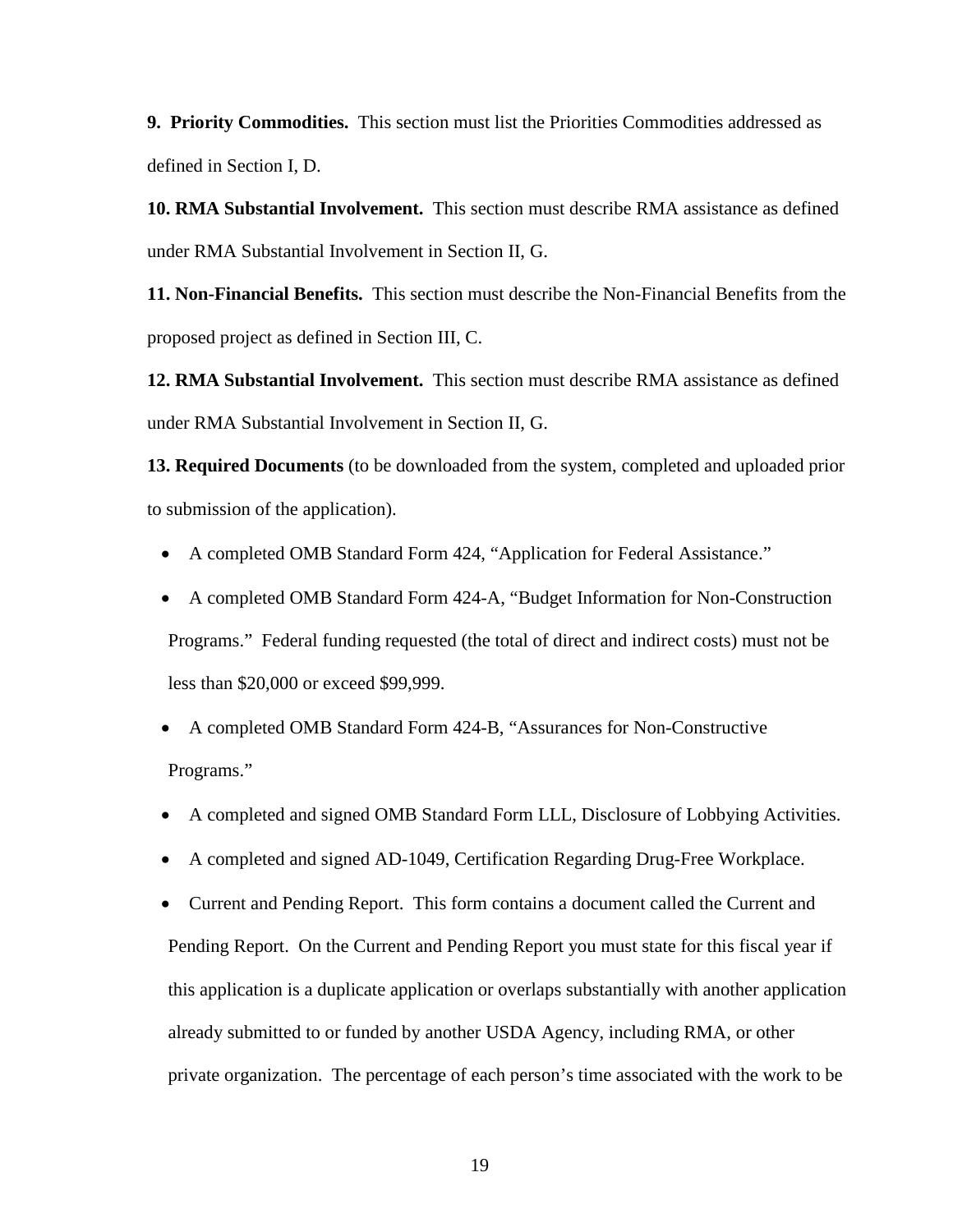done under this project must be identified in the application. The total percentage of time for both "Current" and "Pending" projects must not exceed 100% of each person's time. Applicants must list all current public or private employment arrangements or financial support associated with the project or any of the personnel that are part of the project, regardless of whether such arrangements or funding constitute part of the project under this Announcement (supporting agency, amount of award, effective date, expiration date, expiration date of award, etc.). If the applicant has no projects to list, "N/A" should be shown on the form. An application submitted under this RFA that duplicates or overlaps substantially with any application already reviewed and funded (or to be funded) by any other organization or agency, including but not limited to other RMA, USDA, and Federal government programs, will not be funded under this program. RMA reserves the right to reject your application based on the review of this information.

Letters of Commitment**.** A Letter of Commitment is required from each partner or consultant partner of the applicant who will do the specific task as identified in the SOW. The Letters must (1) be dated within 45 days of the submission and (2) list the specific tasks to be done.

# **Applications that do not include the items listed above will be considered incomplete, will not receive further consideration, and will be rejected.**

### *C. Funding Restrictions*

RMA cooperative partnership agreement funds may not be used to:

a. plan, repair, rehabilitate, acquire, or construct a building or facility including a processing facility;

b. purchase, rent, or install fixed equipment;

c. purchase portable equipment or supplies(such as laptops, I-pads, cell phones, projectors or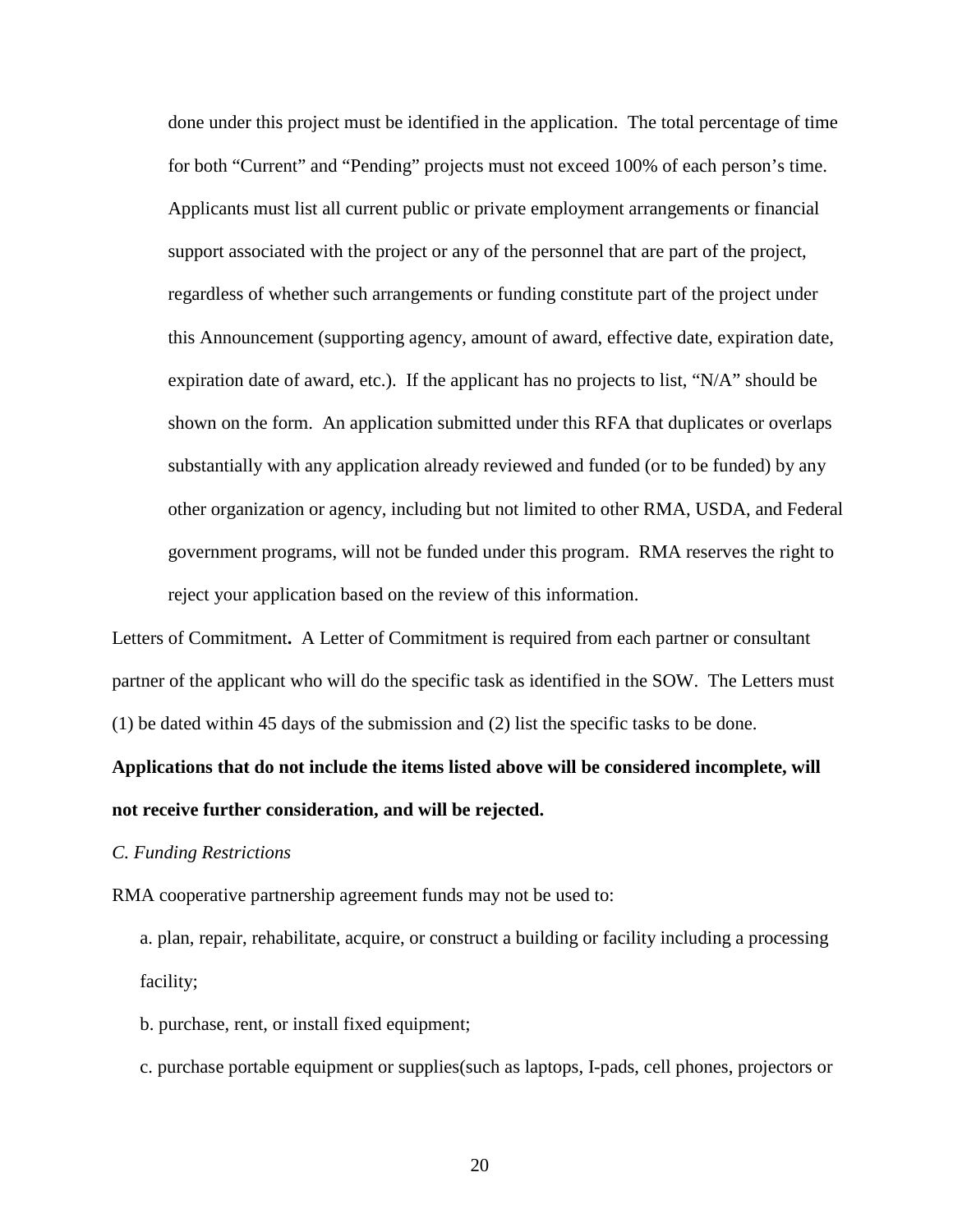similar items. Rental or lease fees are payable from RMA funds for such items in lieu of purchase.)

d. repair or maintain privately owned vehicles;

e. pay for the preparation of the cooperative agreement application;

f. fund political activities;

g. purchase alcohol, food, beverage, give-away promotional items, or entertainment;

h. lend money to support farming or agricultural business operation or expansion;

i. pay costs incurred prior to receiving a cooperative agreement;

j. provide producer scholarships to meetings, seminars or similar events;

k. pay entrance fees, conference registration fees, or other expenses to conferences or similar activities for any person **not** on the agenda or **not** working at an event booth promoting RMA programs or the RMA funded project. These expenses will not be paid for the awardee's Board of Directors, family members or similar entities. These fees will not be paid for the awardee to attend personal development training in order to train producers;

l. pay costs associated 501(c) applications; and

m. fund any activities prohibited in 2 CFR Parts 200 and 400, as applicable.

#### *D. Limitation on Use of Project Funds for Salaries and Benefits*

Total costs for salary and benefits allowed for projects under this Announcement will be limited to not more than 70 percent reimbursement of the funds awarded under the cooperative partnership agreement. The reasonableness of the total costs for salary and benefits allowed for projects under this Announcement will be reviewed and considered by RMA as part of the application review process. Applications for which RMA does not consider the salary and benefits reasonable for the proposed work will be rejected, or will only be offered a cooperative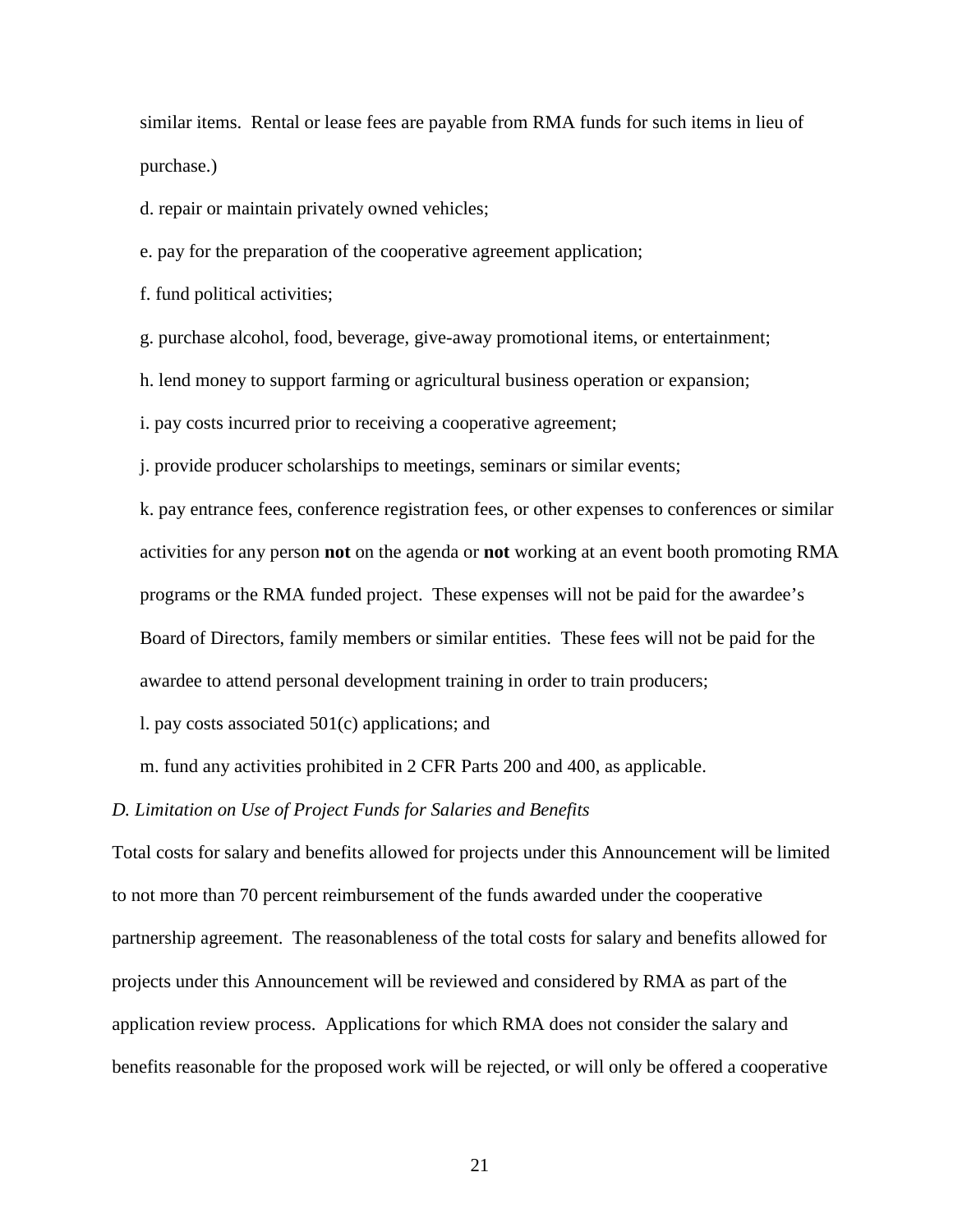agreement upon the condition of changing the salary and benefits structure to one deemed appropriate by RMA.

# *E. Indirect Cost Rates*

- 1. Indirect costs allowed for projects submitted under this Announcement will be limited to ten (10) percent of the total direct cost of the cooperative partnership agreement. Therefore, when preparing budgets, applicants should limit their requests for recovery of indirect costs to the lesser of their institution's official negotiated indirect cost rate or 10 percent of the total direct costs.
- 2. RMA reserves the right to negotiate final budgets with successful applicants.

## *F. Other Submission Requirements*

Applicants are entirely responsible for ensuring that RMA receives a complete application package by the closing date and time at the following website: [http://rvs.umn.edu/Home.aspx.](http://rvs.umn.edu/Home.aspx)

## **RMA strongly encourages applicants to submit applications well before the deadline.**

Application packages submitted after the deadline will be rejected with no exceptions granted, therefore will not be considered until the next RFA period.

V. Application Review Information

# *A. Criteria*

Applications submitted under the Risk Management Education Partnerships Program will be evaluated within each RMA Region according to the following criteria:

## **Project Results – Maximum 40 points available**

Each application must demonstrate that the project benefits and results to producers warrant the funding requested. Applications will be scored according to the extent they can: (a) identify the specific actions producers will likely be able to take as a result of the educational activities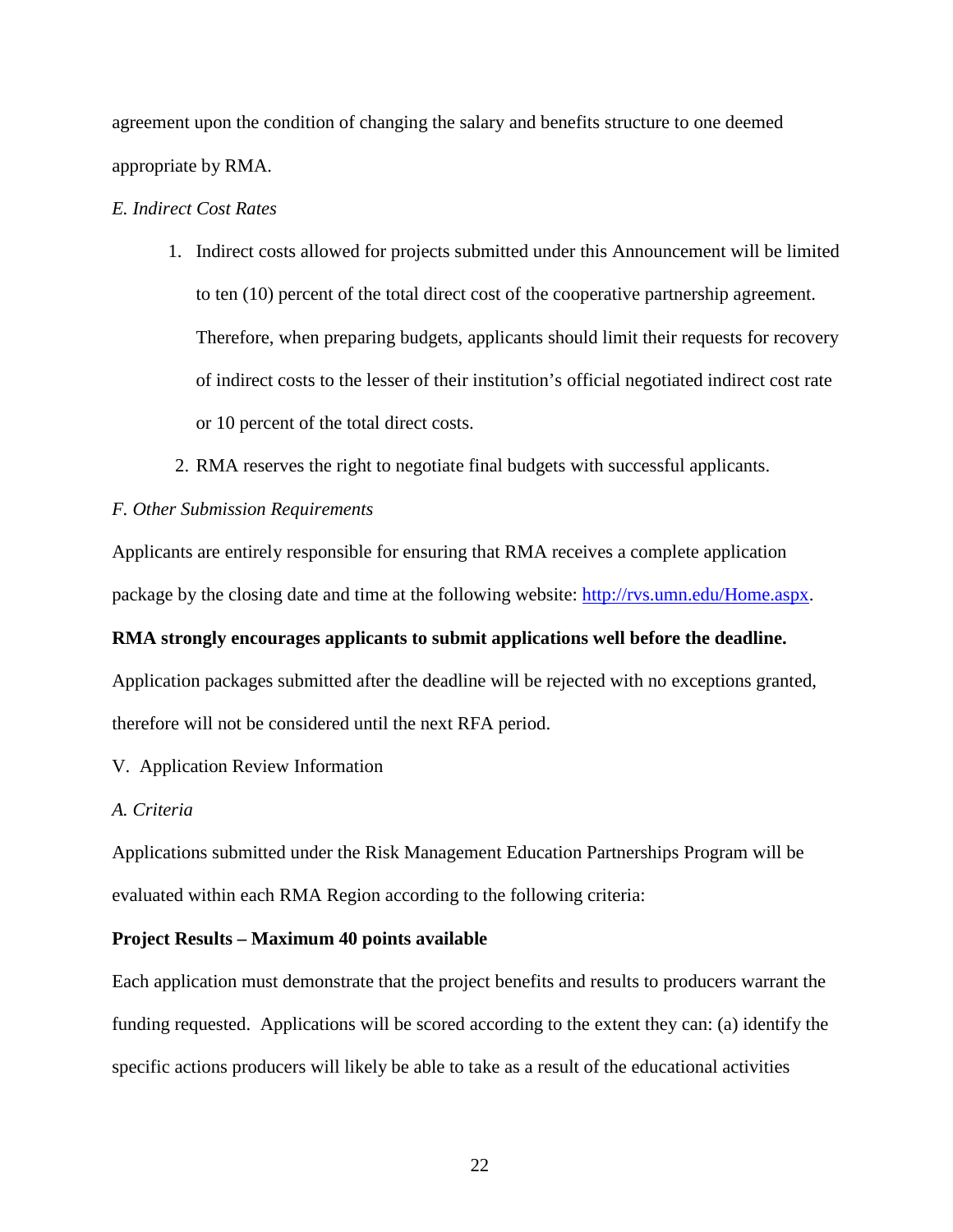described by the applicant in the Proposed Results; (b) identify the specific measures for evaluating results including, but not limited to, a change in producer behavior that results in (i) understanding crop insurance program and other risk management tools presented, (ii) evaluating what risk management options works best for his/her operation, and (iii) developing and implementing a specific course of action ( e.g., participation in crop insurance programs or creating a risk management plan or other risk management actions) listed by the applicant in the Proposal Narrative; and (c) compare work described in the Proposal Narrative and the Statement of Work (e.g., work to be done) against the Budget Narrative (e.g. cost of work to be done) to the Proposed Results (e.g., benefits to the producers). Higher consideration will be given to applications that demonstrate a clear description of the crop insurance education and risk management training to be delivered, alignment with priorities listed in Section I, C and D, expected actions producers will accomplish, well-designed methods for measuring the project's results, and the best use of funds for the number of producers reached at the cost per producer.

### **Statement of Work (SOW) – Maximum 10 points available**

Each application must include a clear and specific Statement of Work for the project as part of the Proposal Narrative. For each of the tasks contained in the Description of Agreement Award (see Section II, Award Information), the application must identify and describe specific tasks, responsible entities including partners, expected completion dates and deliverables that will further the purpose of this program. RMA substantial involvement must be included. Higher consideration will be given to the Statement of Work that demonstrates specific, measurable results and definite deadlines for the completion of tasks.

#### **Partnering – Maximum 10 points available**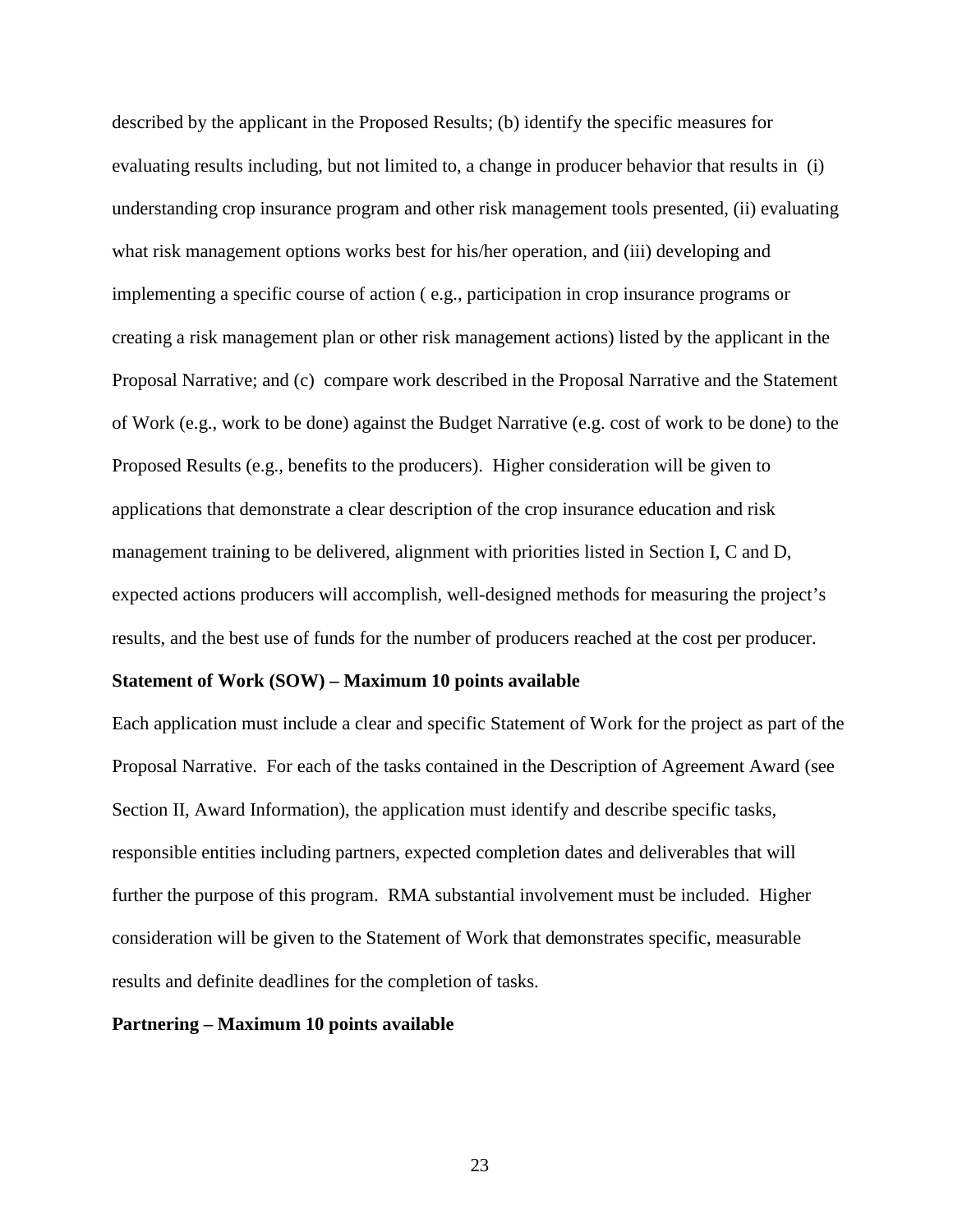Each application must list all partners working on the project, their titles, and how they will contribute to the deliverables listed in the application. The application must describe how each partner will aid in carrying out the project goal and purpose stated in this announcement and must include Letters of Commitment dated no more than 45 days prior to submission of the relevant application stating that the partner has agreed to do this work. Applications will receive higher consideration to the extent that the application demonstrates: (a) that partnership commitments are in place for the express purpose of delivering the program in this announcement; (b) that a broad group of producers will be reached within the State; (c) that partners are contributing to the project and involved in recruiting producers to attend the training; (d) that a substantial effort has been made to partner with organizations that can meet the needs of producers in the designated State; and (e) statements from each partner regarding the number of producers that partner is committed to recruit for the project that would support the estimates specified under the Project Impacts criterion. No points will be given if a partner is listed but there is no corresponding Letter of Commitment from the partner who is listed in the application.

#### **Key Personnel and Organizational Capacity – Maximum 30 points available**

Each application must demonstrate an ability to implement sound and effective project management practices. Higher scores in this category will be awarded to applications that demonstrate organizational skills, leadership, and experience in delivering services or programs that assist agricultural producers in the designated State. Each application must demonstrate that the Project Director has the capability to accomplish the project goal and purpose stated in this announcement by (a) having a previous or existing working relationship with the agricultural community in the designated State of the application, including being able to recruit approximately the number of producers to be reached in the application and/or (b) having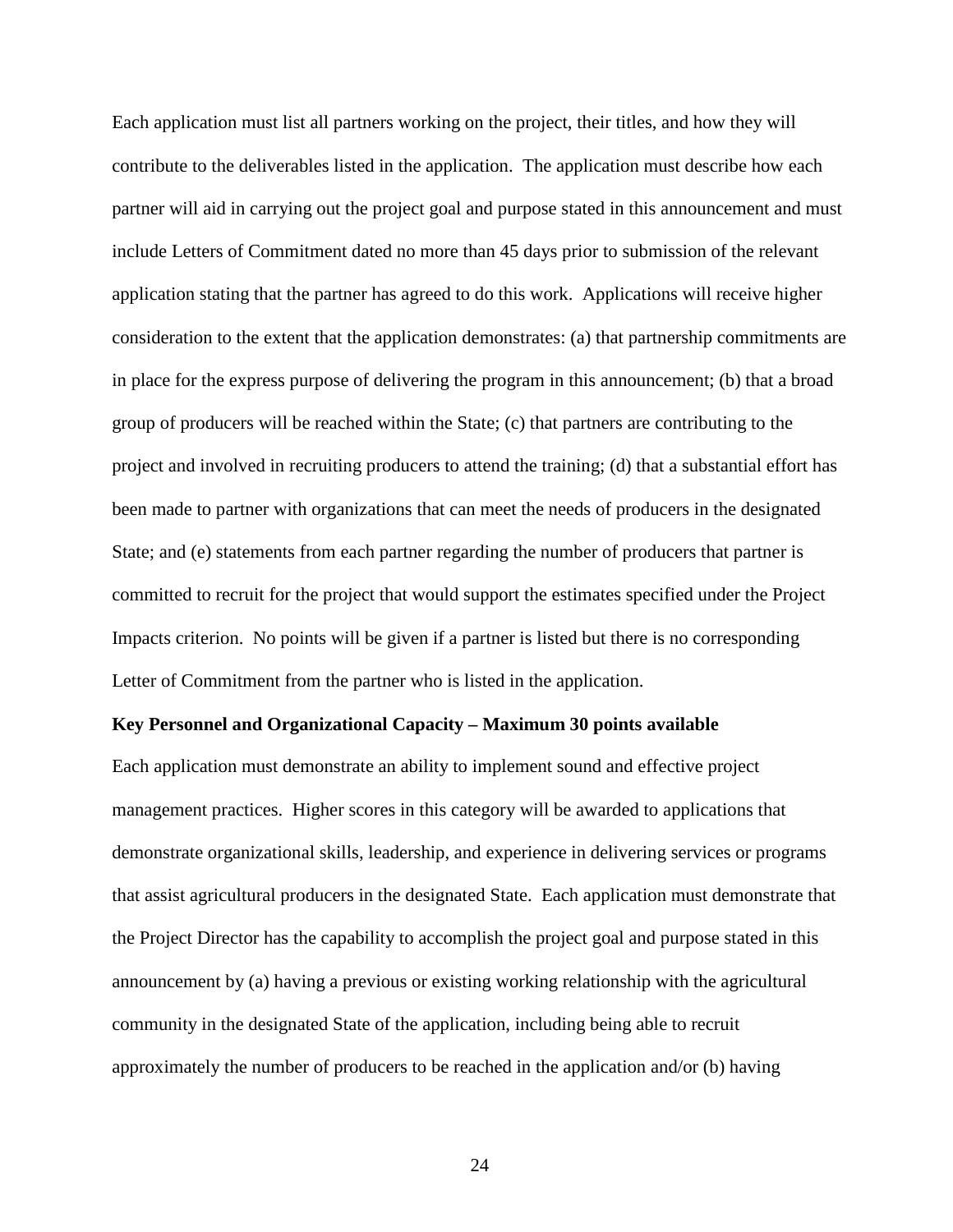established the capacity to partner with and gain the support of producer organizations, agribusiness professionals, and agribusiness leaders locally to aid in carrying out a program of education and information, including being able to recruit approximately the number of producers to be reached in this application. Applications must designate an alternate individual to assume responsibility as Project Director in the event the original Project Director is unable to finish the project. Applications that will employ, or have access to, personnel who have experience in directing local educational programs that benefit agricultural producers in the respective State will receive higher rankings in this category.

#### **Budget Appropriateness and Efficiency – Maximum 10 points available**

Applications must provide a (1) total cost of the project; (2) cost per producer and (3) a detailed budget narrative that clearly explains and justifies costs associated with the project's tasks listed in the Statement of Work. Applications must provide detailed costs by tasks listed in the Statement of Work. Applications will receive higher scores in this category to the extent that they can demonstrate a fair and reasonable use of funds appropriate for the project and a budget that contains the estimated cost of reaching each individual producer.

## *B. Review and Selection Process*

RMA does not permit applicants to nominate reviewers or propose exclusion of reviewers in the program review and selection process. Applications will be evaluated using a two-part process. First, each application will be screened by USDA and RMA personnel to ensure that it meets the requirements in this Announcement. Applications that do not meet the requirements of this Announcement or that are incomplete will not receive further consideration during the next process. Applications that meet Announcement requirements will be sorted into the RMA Region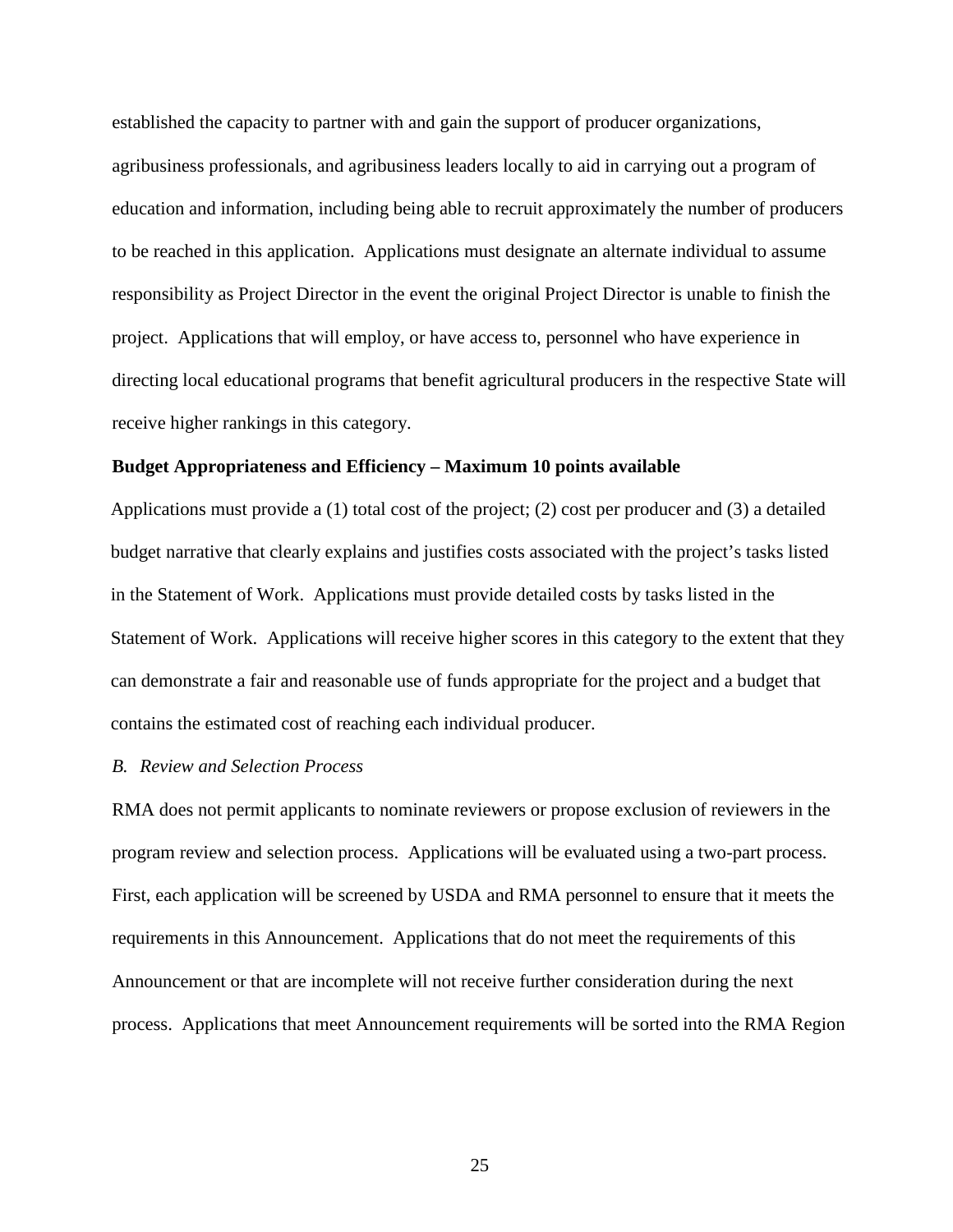in which the applicant proposes to conduct the project and will be presented to a review panel for consideration.

Second, the review panel will meet to consider and discuss the merits of each application. The panel will consist of not less than three independent reviewers. Reviewers will be drawn from USDA, other Federal agencies, and public and private organizations, as needed. After considering the merits of all applications within an RMA Region, panel members will score each application according to the criteria and point values listed above. The panel will then rank each application against others within the RMA Region according to the scores received. The review panel will report the results of the evaluation to the Manager of FCIC. The panel's report will include the recommended applicants to receive cooperative partnership agreements for each RMA Region. **Funding will not be provided for an application receiving a score less than 60. Funding will not be provided for an application that is "highly similar" to a higher-scoring application in the same RMA Region.** "Highly similar" is defined as one that proposes to reach producers, farmers and ranchers who are likely to be reached by another applicant that scored higher by the panel and provides the same general educational material. An organization, or group of organizations in partnership, may apply for funding under other FCIC or RMA programs, in addition to the program described in this Announcement. However, if the Manager of FCIC determines that an application recommended for funding is sufficiently similar to a project that has been funded or has been recommended to be funded under this or another RMA or FCIC program, then the Manager may elect not to fund that application in whole or in part. The Manager of FCIC will make the final determination on those applications that will be awarded funding.

VI. Award Administration Information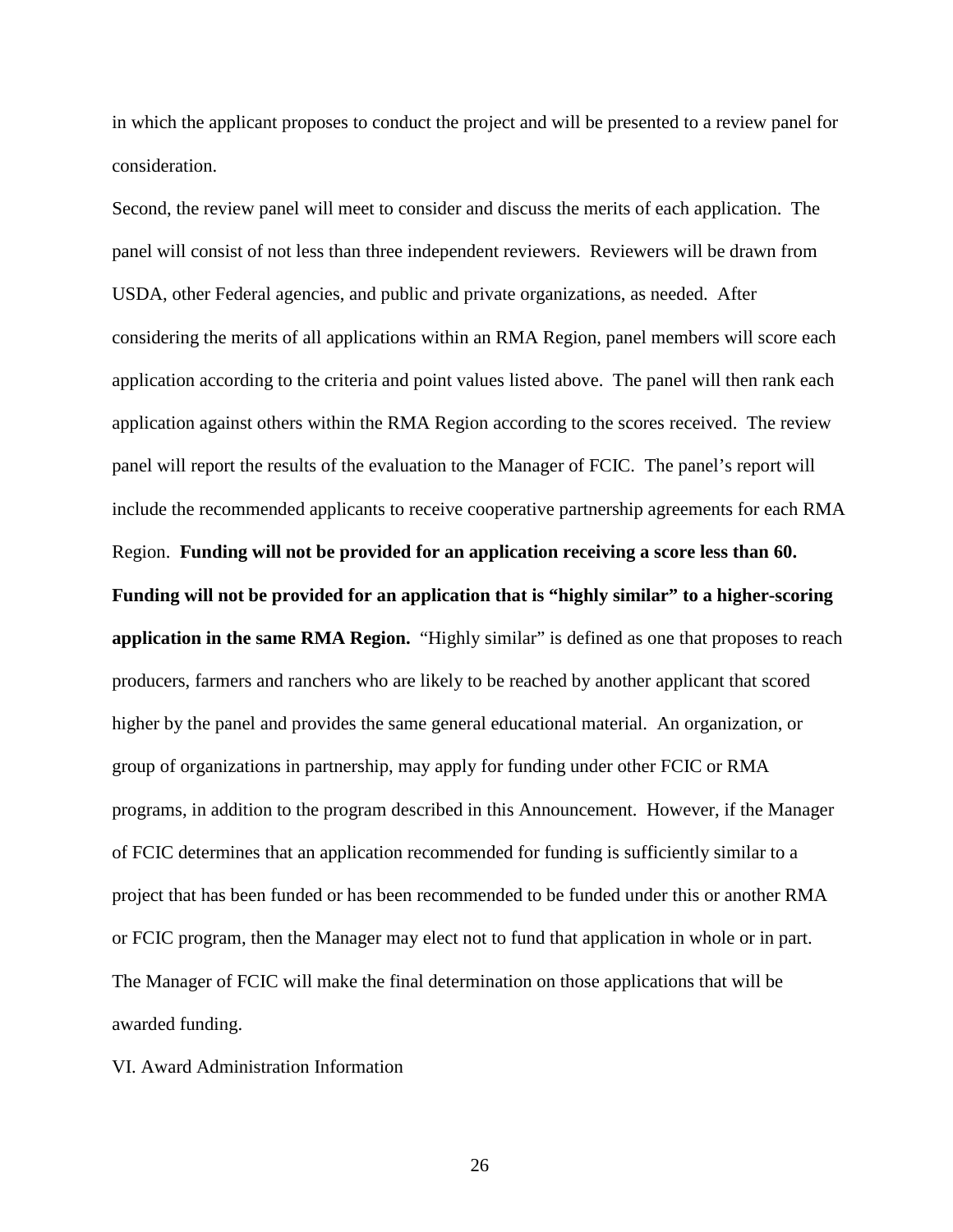## *A. Award Notices*

The award document will provide pertinent instructions and information including, at a minimum, the following:

(1) Legal name and address, as it corresponds with its Unique Entity Identifier, of performing organization or institution to which the Manager of FCIC has issued an award under the terms of this request for applications;

(2) Unique Entity Identifier;

(3) Title and description of project;

(4) Name(s) and employing institution(s) of Project Directors chosen to direct and control approved activities;

(5) Identifying Unique Federal Award Identification Number (FAIN) assigned by RMA;

(6) Project period, specifying the amount of time RMA intends to support the project;

(7) Amount of Federal funds obligated by the particular award document, total amount of Federal funds obligated, and total amount of federal award by RMA, as approved by the Manager of FCIC during the project period;

(8) Legal authority(ies) under which the award is issued;

(9) Appropriate Catalog of Federal Domestic Assistance (CFDA) numbers and program name

(i.e. Partnerships);

(10) Applicable RMA award terms and conditions;

(11) Approved budget plan for categorizing allocable project funds to accomplish the stated purpose of the award;

(12) Indirect cost rate;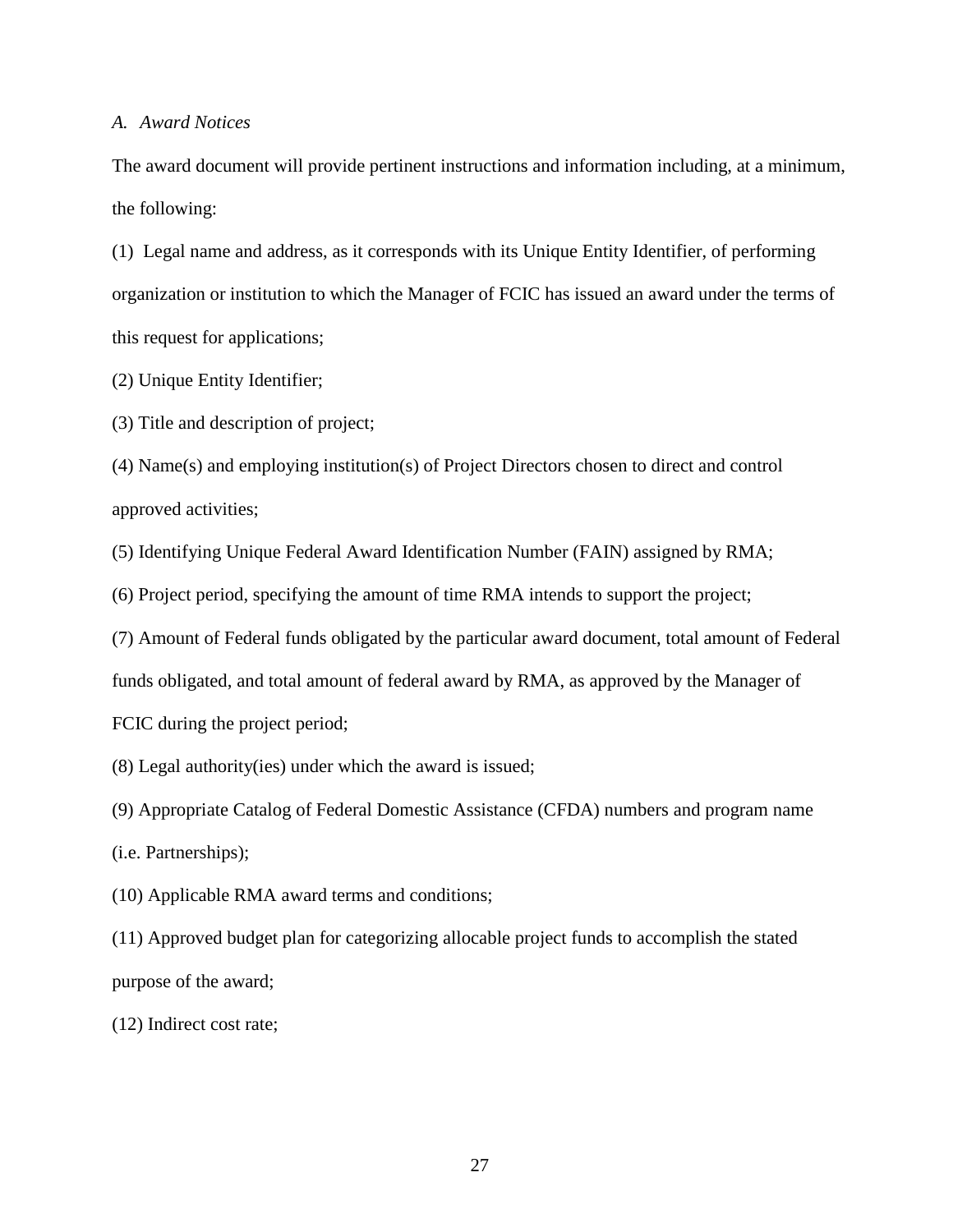(13) Federal awarding agency, awarding official contact information, and date the authorized agency official signs the award document;

(14) Total approved cost-sharing or matching, when applicable;

(15) Performance goals, including though not necessarily limited to timing and scope of intended outcomes aligned with Agency goals and objectives;

(16) RFA awards are not research & development (R&D) awards;

(17) SAM and UEI requirements as found in Attachment A;

(18) Subaward and executive compensation requirements as found in Attachment B;

(19) Trafficking in persons requirements from 2 C.F.R. 175.15(b);

(20) Drug-free workplace requirement from 2 C.F.R part 421, which adopts the Government-wide

implementation at 2 C.F.R. part 182 of the Drug-Free Workplace Act 1988, Sections 5152-5158;

(21) Applicable administrative requirements, national policy requirements, and any other general

award terms and conditions, including though not limited to RMA-specific terms and conditions

at [http://www.rma.usda.gov/aboutrma/agreements/;](http://www.rma.usda.gov/aboutrma/agreements/) and

(22) Other information or provisions deemed necessary by RMA to carry out its respective awarding activities or to accomplish the purpose of a particular award.

Following approval by the Manager of FCIC of the applications to be selected for funding, project leaders whose applications have been selected for funding will be notified. Within the limit of funds available for such a purpose, the Manager of FCIC will enter into cooperative partnership agreements with those selected applicants.

After a cooperative partnership agreement has been signed, RMA will extend to awardees, in writing, the authority to draw down funds for the purpose of conducting the activities listed in the agreement. Successful applicants must respond to RMA in writing with either an acceptance or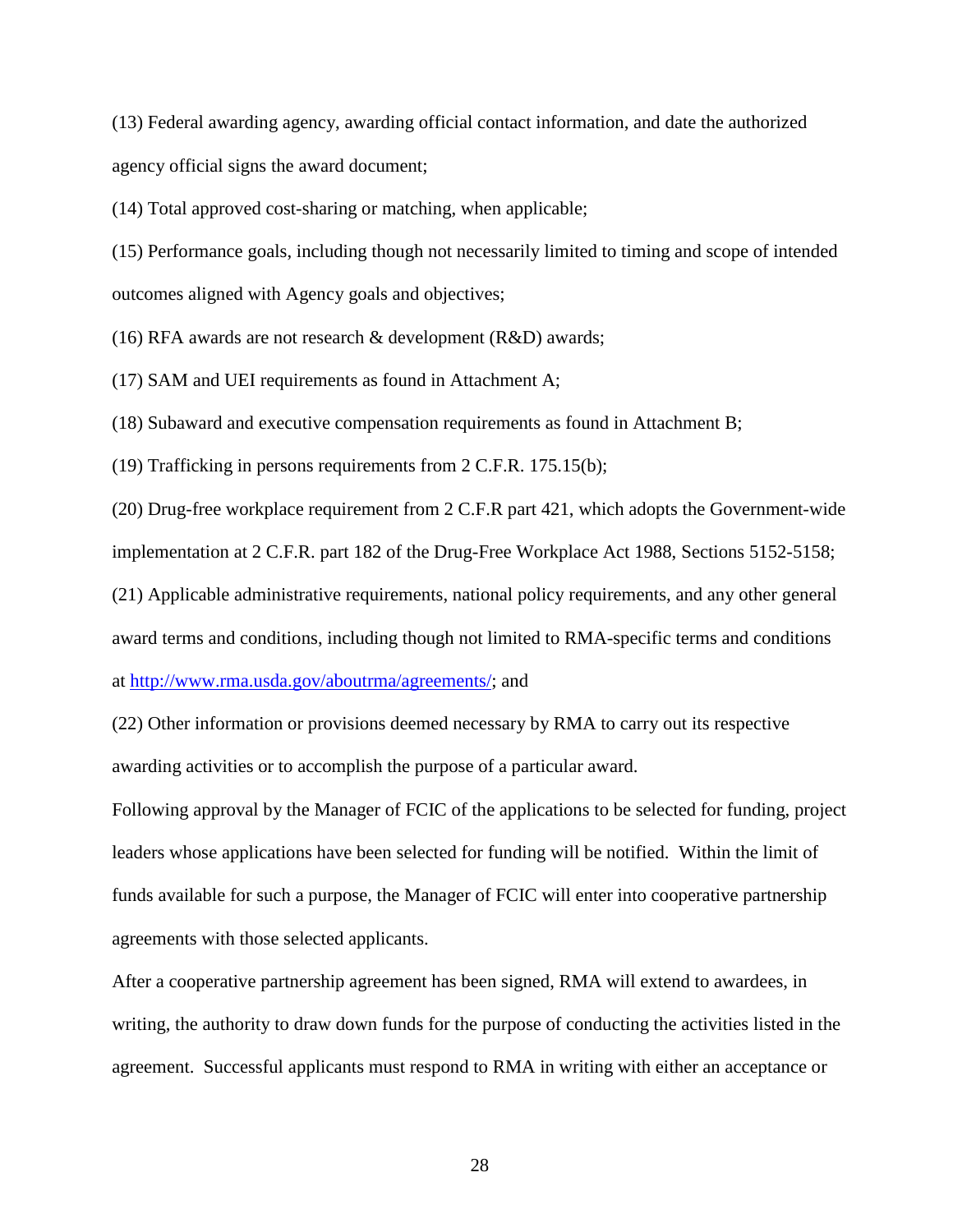rejection of award. All funds provided to the applicant by FCIC must be expended solely for the purpose for which the funds are obligated in accordance with the approved cooperative partnership agreement and budget, the regulations, the terms and conditions of the award, and the applicability of Federal cost principles. No commitment of Federal assistance beyond the project period is made or implied for any award resulting from this notice.

Notification of denial of funding will be sent to applicants after final funding decisions have been made and the awardees announced publicly. Unsuccessful applicants will be provided a debriefing upon request to the Deputy Director, Risk Management Education Division.

*B. Administrative and National Policy Requirements*

*1. Requirement to Use USDA Logo*

Applicants awarded cooperative partnership agreements will be required to use a USDA Logo provided by RMA for all instructional and promotional materials, when deemed appropriate.

*2. Requirement to Provide Project Materials and Information to an RMA-selected Representative*

Applicants awarded cooperative partnership agreements will be required to provide RMA educational materials, tools, webpages or similar items no later than 20 business days before use in the public domain for the purpose of RMA review and approval. Educational materials cannot be used without RMA approval. In addition, award recipients will assist RMA in evaluating the effectiveness of its educational programs by notifying RMA of upcoming training meeting and by providing documentation of educational activities, materials, and related information to any representative selected by RMA for program evaluation purposes.

*3. Access to Panel Review Information*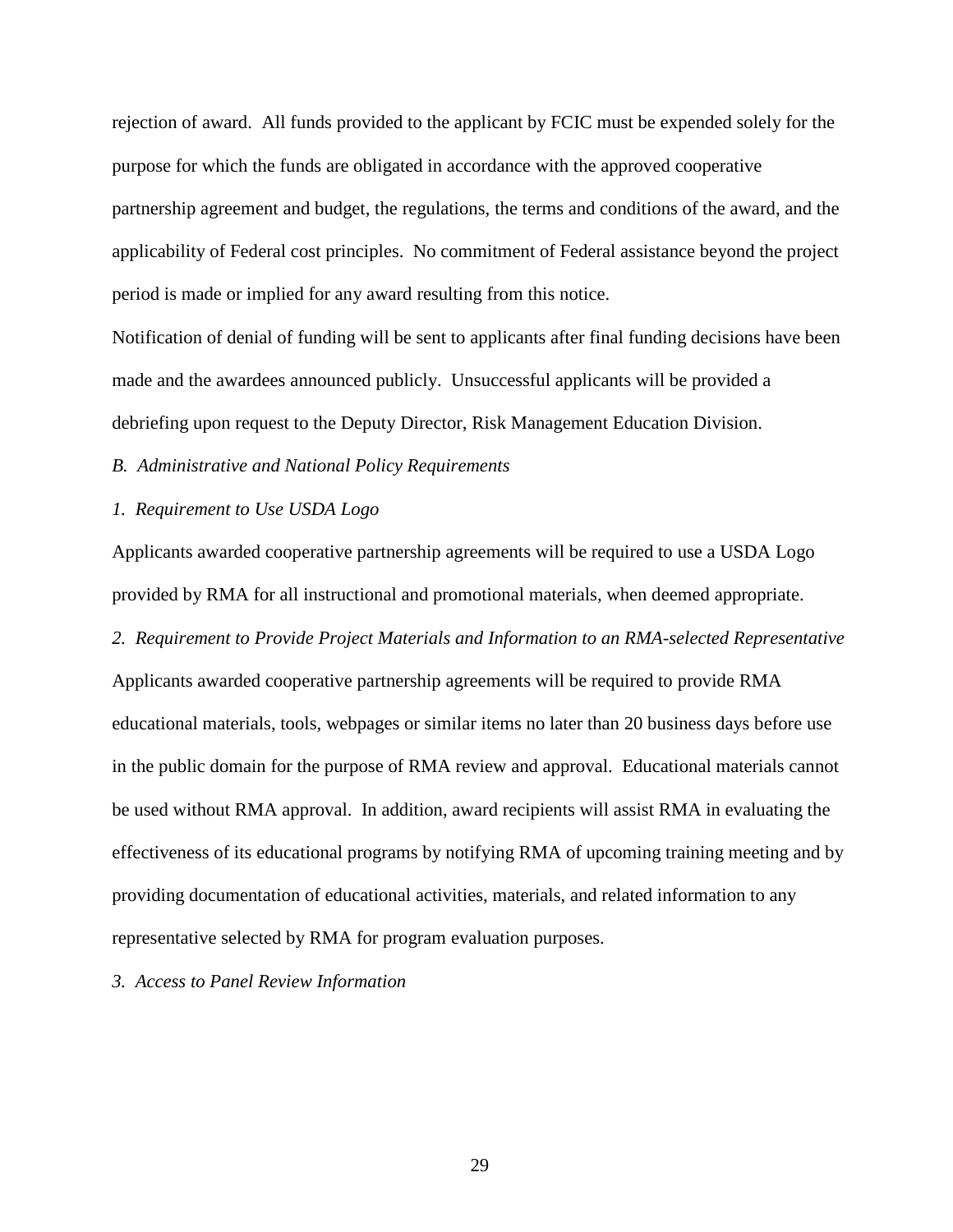Upon written request from the applicant, scores from the evaluation panel, not including the identity of reviewers, will be sent to the applicant after the review and award process has been completed.

## *4. Confidential Aspects of Applications and Awards*

The names of applicants, the names of individuals identified in the applications, the content of applications, and the panel evaluations of applications will all be kept confidential, except to those involved in the review process, to the extent permitted by law. In addition, the identities of review panel members will remain confidential throughout the entire review process and will not be released to applicants. At the end of the fiscal year, names of panel members will be made available. However, panelists will not be identified with the review of any particular application. When an application results in a cooperative partnership agreement, that agreement becomes a part of the official record of RMA transactions, available to the public upon specific request. Information that the Secretary of Agriculture determines to be of a confidential, privileged, or proprietary nature will be held in confidence to the extent permitted by law. Therefore, any information that the applicant wishes to be considered confidential, privileged, or proprietary should be clearly marked within an application, including the basis for such designation. The original copy of an application that does not result in an award will be retained by RMA for a period of one year. Other copies will be destroyed. Copies of applications not receiving awards will be released only with the express written consent of the applicant or to the extent required by law. An application may be withdrawn at any time prior to award.

## *5. Audit Requirements*

Applicants awarded cooperative partnership agreements are subject to audit at any time in the present or future.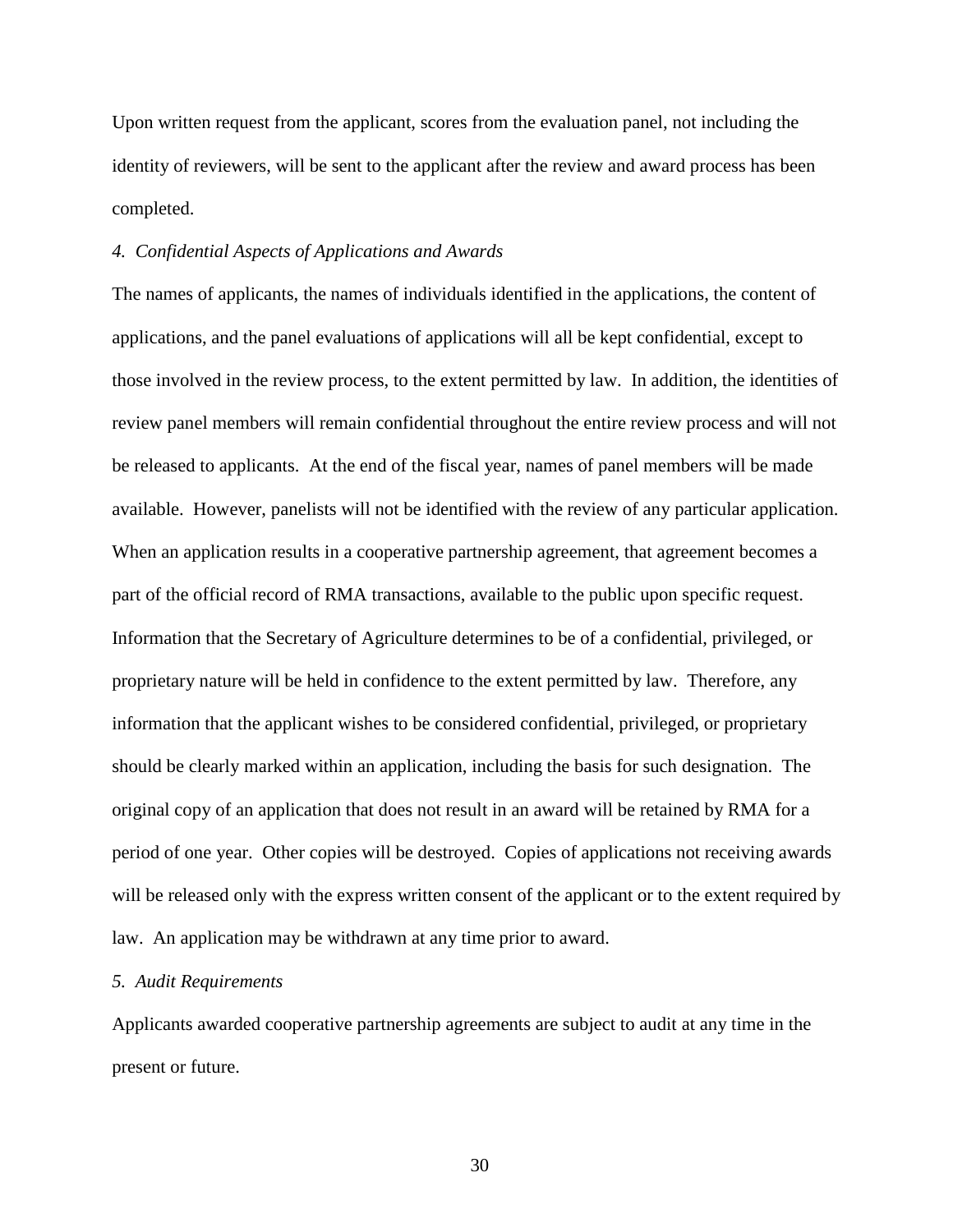## *6. Prohibitions and Requirements Regarding Lobbying*

All cooperative agreements will be subject to the requirements of 2 C.F.R. part 200 and 418, "Uniform Administrative Requirements, Cost Principles, and Audit Requirements for Federal Awards" and "New Restrictions on Lobbying," respectively. A signed copy of the certification and disclosure forms must be submitted with the application and are available at the address and telephone number listed in Section VII, Agency Contact.

Departmental regulations published at 2 C.F.R part 418 imposes prohibitions and requirements for disclosure and certification related to lobbying on awardees of Federal contracts, grants, cooperative partnership agreements and loans. It provides exemptions for Indian Tribes and tribal organizations. Current and prospective awardees, and any subcontractors, are prohibited from using Federal funds, other than profits from a Federal contract, for lobbying Congress or any Federal agency in connection with the award of a contract, grant, cooperative partnership agreement or loan. In addition, for each award action in excess of \$100,000 (\$150,000 for loans) the law requires awardees and any subcontractors to complete a certification in accordance with Appendix A to Part 418 and a disclosure of lobbying activities in accordance with Appendix B to Part 418.: The law establishes civil penalties for non-compliance.

#### *7. Applicable OMB Circulars*

All cooperative partnership agreements funded as a result of this notice will be subject to the requirements contained in all applicable OMB circulars at

[http://www.whitehouse.gov/omb/grants\\_circulars.](http://www.whitehouse.gov/omb/grants_circulars)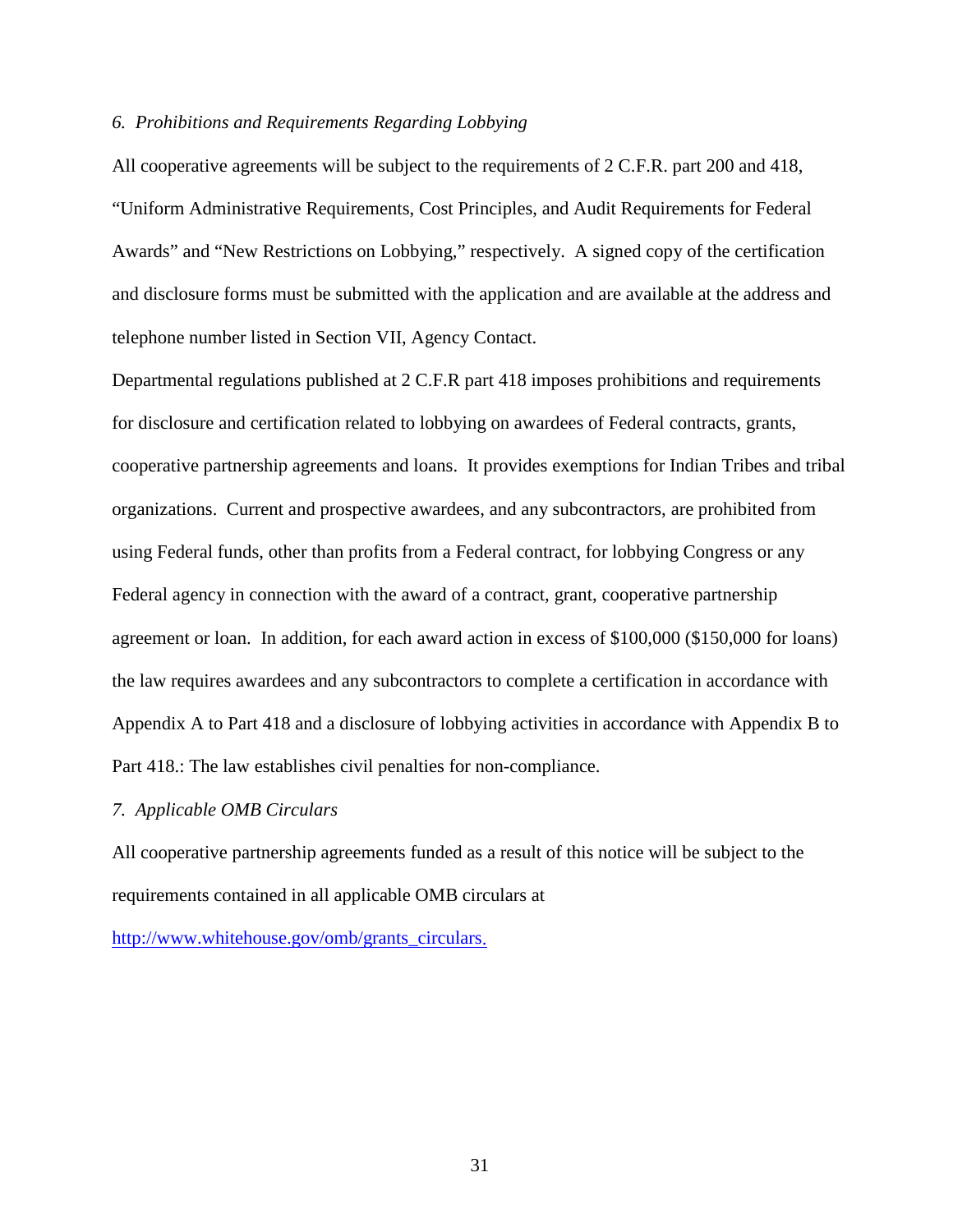## *8. Requirement to Assure Compliance with Federal Civil Rights Laws*

Awardees and all partners/collaborators of all cooperative agreements funded as a result of this notice are required to know and abide by Federal civil rights laws, which include, but are not limited to, Title VI of the Civil Rights Act of 1964 (42 U.S.C. § 2000d et. seq.), and 7 C.F.R. part 15. RMA requires that awardees submit an Assurance Agreement (Civil Rights), assuring RMA of this compliance prior to the beginning of the project period. Although awardees are required to report on their civil rights compliance using demographic data among other methodologies, awardees are not required to collect demographic data directly from producers until such time as RMA has an approved form and process in place for that purpose.

## *9. Requirement to Participate in a Post Award Teleconference*

RMA requires that project leaders participate in a post award teleconference, if conducted, to become fully aware of agreement requirements and for delineating the roles of RMA personnel and the procedures that will be followed in administering the agreement and will afford an opportunity for the orderly transition of agreement duties and obligations if different personnel are to assume post-award responsibility.

#### *10. Requirement to Participate in a Post Award Civil Rights Training*

RMA requires that project leaders participate in a post award Civil Rights and EEO training to become fully aware of Civil Rights and EEO law and requirements.

*11. Requirement to Submit Educational Materials to the Ag Risk and Farm Management Library* RMA requires that project leaders upload digital copies of all risk management educational materials developed because of the project to the Ag Risk and Farm Management Library at [www.agrisk.umn.edu](http://www.agrisk.umn.edu/) for posting. RMA will be clearly identified as having provided funding for the materials.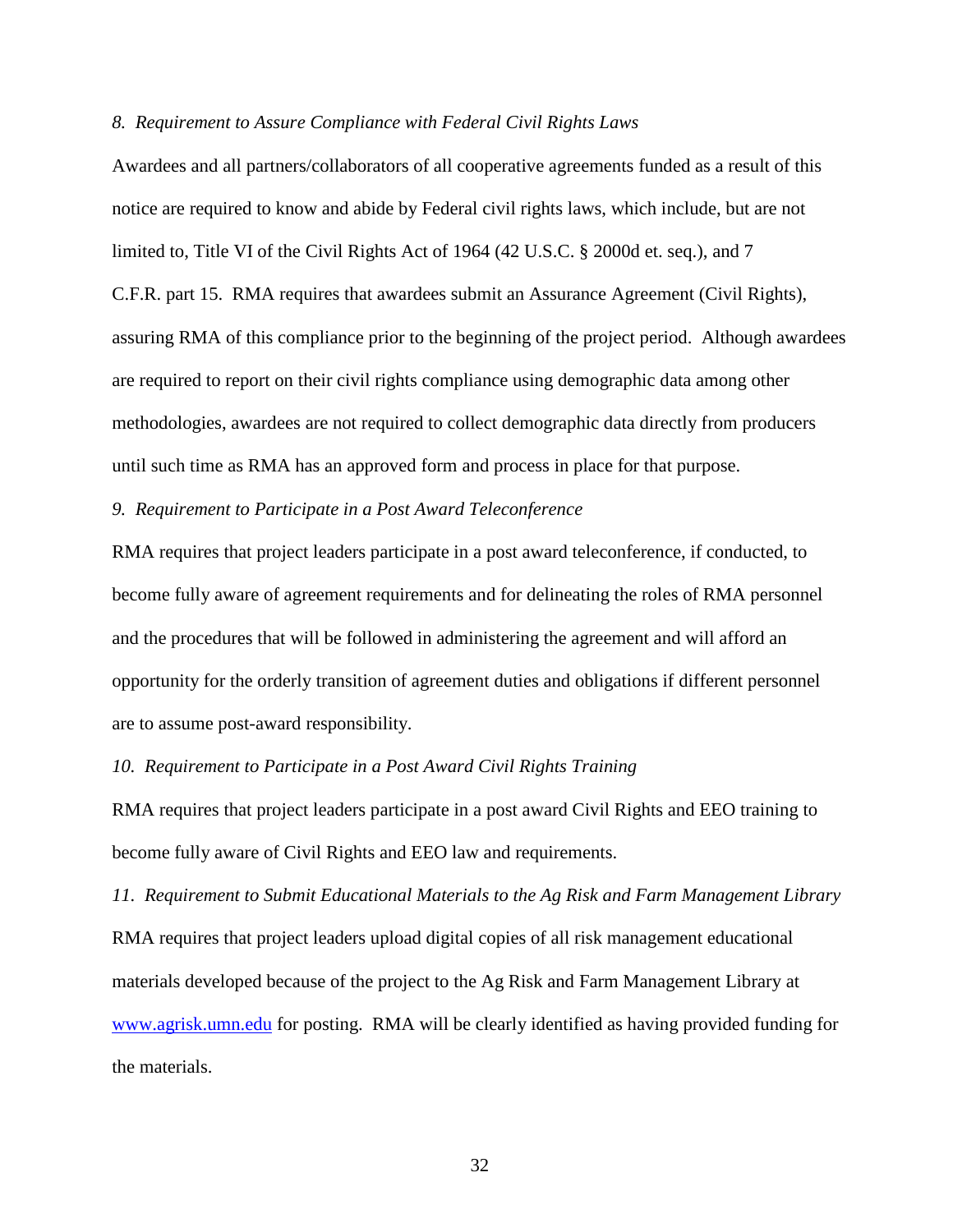## *C. Reporting Requirements*

Awardees will be required to submit quarterly financial reports (OMB Standard Form 425) throughout the project period, as well as a final program and financial report not later than 90 days after the end of the project period. The quarterly progress reports and final program reports MUST be submitted through RVS. The website address is http://rvs.umn.edu/Home.aspx. VII. Agency Contact FOR FURTHER INFORMATION CONTACT: Applicants and other interested parties are

encouraged to contact USDA-RMA-RME, Grants and Agreements Specialists, Lydia Astorga or Sundii Johnson-Phillips by phone: 202-720-0779, e-mail: *[RMA.Risk-Ed@rma.usda.gov](mailto:RMA.Risk-Ed@rma.usda.gov)*, or by mail.

USDA/RMA/RME Room 6717-South 1400 Independence Ave., SW Washington, DC 20250

Applicants may also obtain information regarding this announcement from the RMA website at:

*<http://www.rma.usda.gov/aboutrma/agreements>*.

VIII. Additional Information

*A. The Restriction of the Expenditure of Funds to Enter into Financial Transactions*

The Agriculture, Rural Development, Food and Drug Administration, and Related Agencies Appropriations Act, 2012 (P.L. 112-55) contains the restriction of the expenditure of funds to enter into financial transactions Corporations that have been convicted of felonies within the past 24 months or that have federal tax delinquencies where the agency is aware of the felonies and/or tax delinquencies.

# Section 738 (Felony Provision)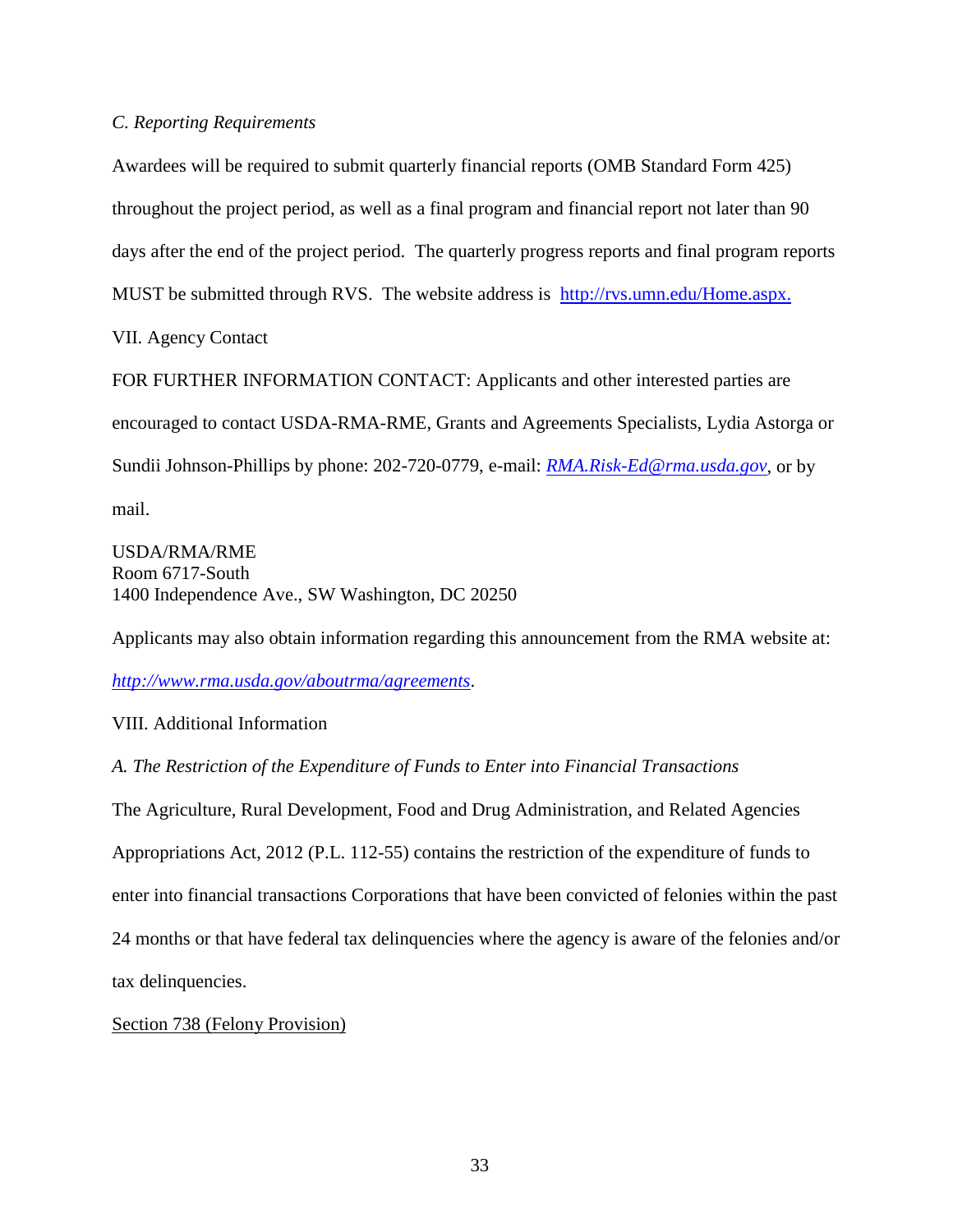None of the funds made available by this Act may be used to enter into a contract, memorandum of understanding, or cooperative agreement with, make a grant to, or provide a loan or loan guarantee to any corporation that was convicted (or had an officer or agency of such corporation acting on behalf of the corporation convicted) of a felony criminal violation under any Federal or State law within the preceding 24 months, where the awarding agency is aware of the conviction, unless the agency has considered suspension or debarment of the corporation, or such officer or agent, and made a determination that this further action is not necessary to protect the interest of the Government.

#### Section 739 (Tax Delinquency Provision)

None of the funds made available by this Act may be used to enter into a contract, memorandum of understanding, or cooperative agreement with, make a grant to, or provide a loan or loan guarantee to, any corporation that [has] any unpaid Federal tax liability that has been assessed, for which all judicial and administrative remedies have been exhausted or have lapsed, and that is not being paid in a timely manner pursuant to an agreement with the authority responsible for collecting the tax liability, where the awarding agency is aware of the unpaid tax liability, unless the agency has considered suspension or debarment of the corporation and made a determination that this further action is not necessary to protect the interests of the Government.

*B. Required Registration with the System for Award Management (SAM) for Submission of Proposals*

Under the Federal Funding Accountability and Transparency Act of 2006, the applicant must comply with the additional requirements set forth in Attachment A regarding the Dun and Bradstreet Universal Numbering System (DUNS) Requirements and the SAM Requirements found at 2 C.F.R. part 25. For the purposes of this RFA, the term "you" in Attachment A will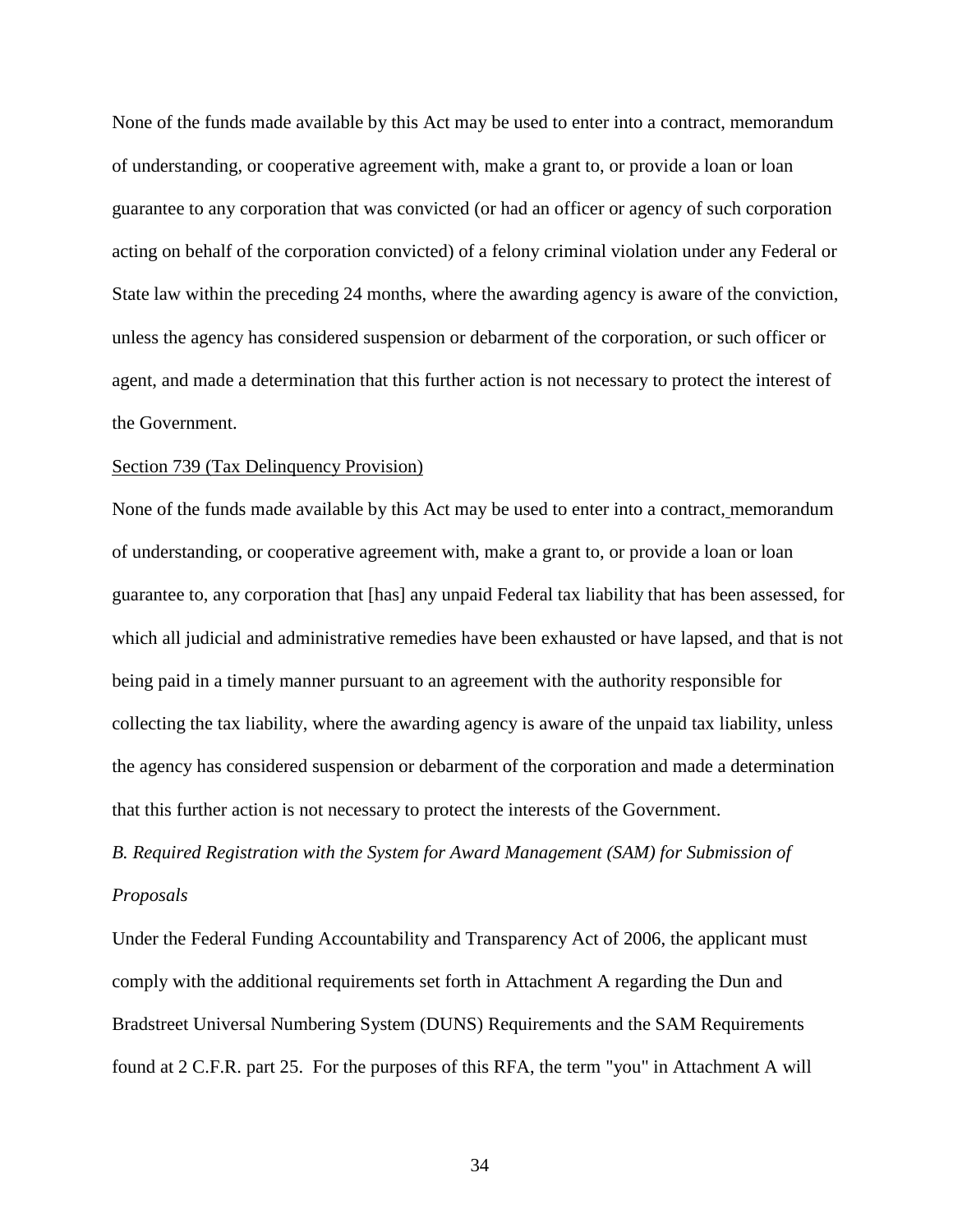mean "applicant". The applicant will comply with the additional requirements set forth in Attachment B regarding Subawards and Executive Compensation. For the purpose of this RFA, the term "you" in Attachment B will mean "applicant". SAM [\(www.SAM.gov\)](http://www.sam.gov/) is a database that serves as the primary Government repository for contractor information required for the conduct of business with the Government. This database will also be used as a central location for maintaining organizational information for organizations seeking and receiving grants from the Government. Such organizations must register in SAM prior to the submission of applications. A DUNS number is needed for SAM registration. For information about how to register in SAM, access [www.SAM.gov](http://www.sam.gov/)*.* Allow a minimum of 5 business days to complete the SAM registration.

# *C. Related Programs*

Funding availability for this program may be announced at approximately the same time as funding availability for similar but separate programs—and CFDA No. 10.458 (Crop Insurance Education in Targeted States). These programs have some similarities, but also key differences. The differences stem from important features of each program's authorizing legislation and different RMA objectives. Prospective applicants should carefully examine and compare the notices for each program.

#### ATTACHMENT A

I. System for Award Management (SAM) Registration and Universal Identifier Requirements

#### A. Requirement for SAM

Unless you are exempted from this requirement under 2 CFR 25.110, you as the recipient must maintain the currency of your information in SAM until you submit the final financial report required under this award or receive the final payment, whichever is later. This requires that you review and update the information at least annually after the initial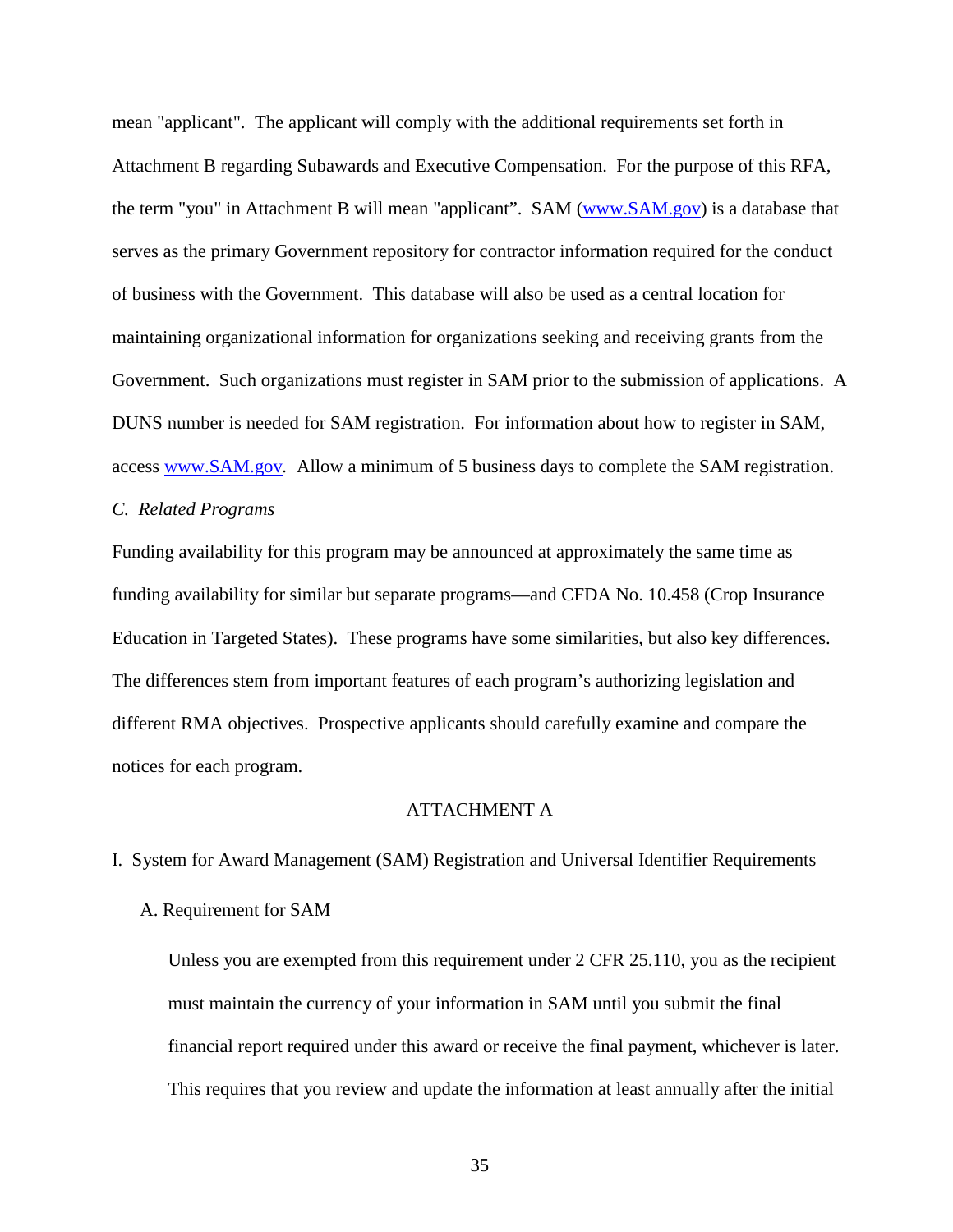registration, and more frequently if required by changes in your information or another award term.

B. Requirement for Unique Entity Identifier (UEI)

If you are authorized to make subawards under this award, you:

- 1. Must notify potential subrecipients that no entity (see definition in paragraph C of this award term) may receive a subaward from you unless the entity has provided its unique entity identifier to you.
- 2. May not make a subaward to an entity unless the entity has provided its unique entity identifier to you.
- C. Definitions

For purposes of this award term:

- 1. SAM means the Federal repository into which an entity must provide information required for the conduct of business as a recipient. Additional information about registration procedures may be found at [www.SAM.gov.](http://www.sam.gov/)
- 2. Unique entity identifier means the identifier required for SAM registration to uniquely identify business entities.
- 3. Entity, as it is used in this award term, means all of the following, as defined at 2 CFR part 25, subpart C:
	- a. A Governmental organization, which is a State, local government, or Indian Tribe;
	- b. A foreign public entity;
	- c. A domestic or foreign nonprofit organization;
	- d. A domestic or foreign for-profit organization; and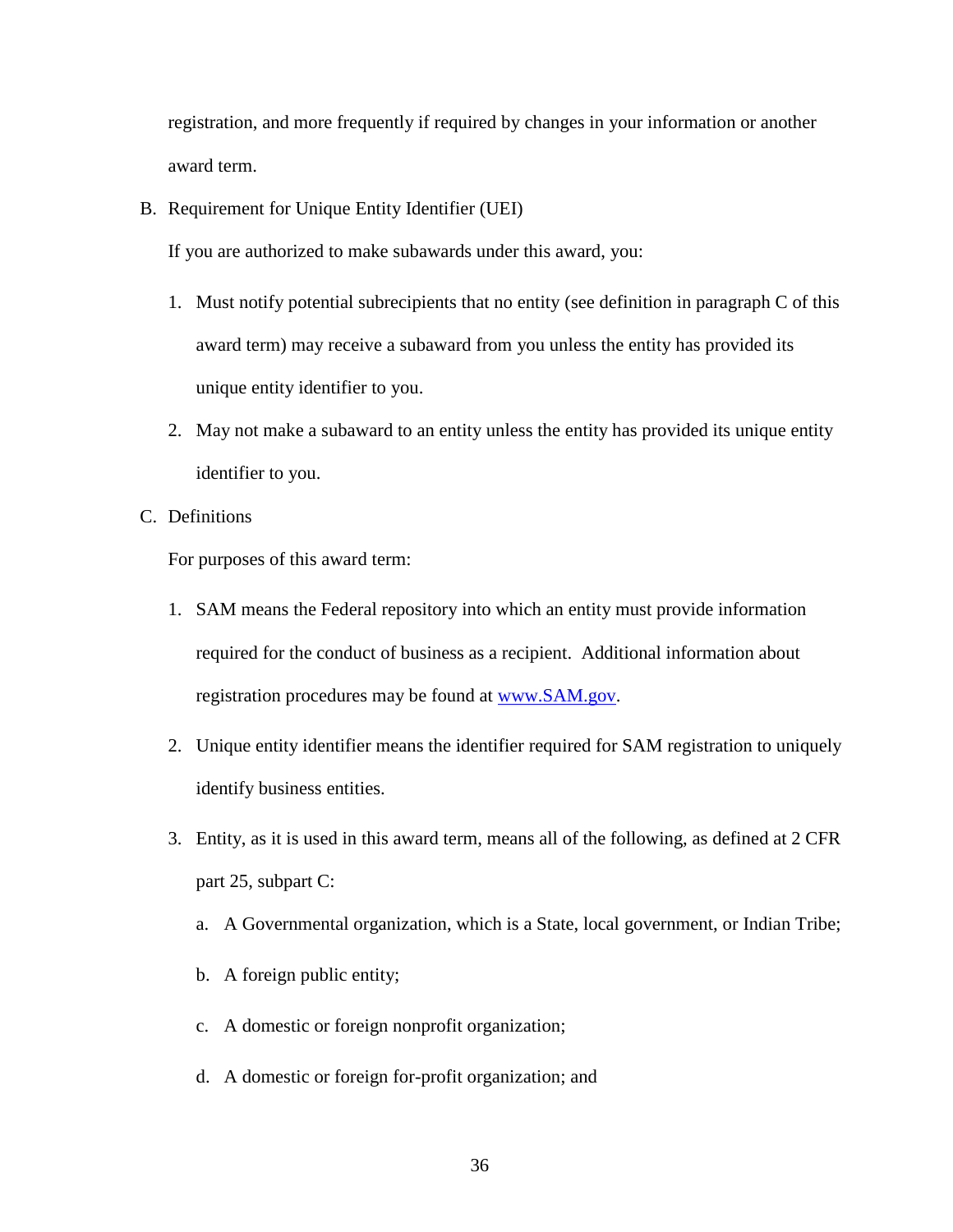- e. A Federal agency, but only as a subrecipient under an award or subaward to a non-Federal entity.
- 4. Subaward:
	- a. This term means a legal instrument to provide support for the performance of any portion of the substantive project or program for which you received this award and that you as the recipient award to an eligible subrecipient.
	- b. The term does not include your procurement of property and services needed to carry out the project or program (for further explanation, see 2 CFR 200.330).
	- c. A subaward may be provided through any legal agreement, including an agreement that you consider a contract.
- 5. Subrecipient means an entity that:
	- a. Receives a subaward from you under this award; and
	- b. Is accountable to you for the use of the Federal funds provided by the subaward.

## ATTACHMENT B

- I. Reporting Subawards and Executive Compensation.
	- a. Reporting of first-tier subawards.
		- 1. Applicability. Unless you are exempt as provided in paragraph d. of this award term, you must report each action that obligates \$25,000 or more in Federal funds that does not include Recovery funds (as defined in section 1512(a)(2) of the American Recovery and Reinvestment Act of 2009, Pub. L. 111-5) for a subaward to an entity (see definitions in paragraph e. of this award term).
		- 2. Where and when to report.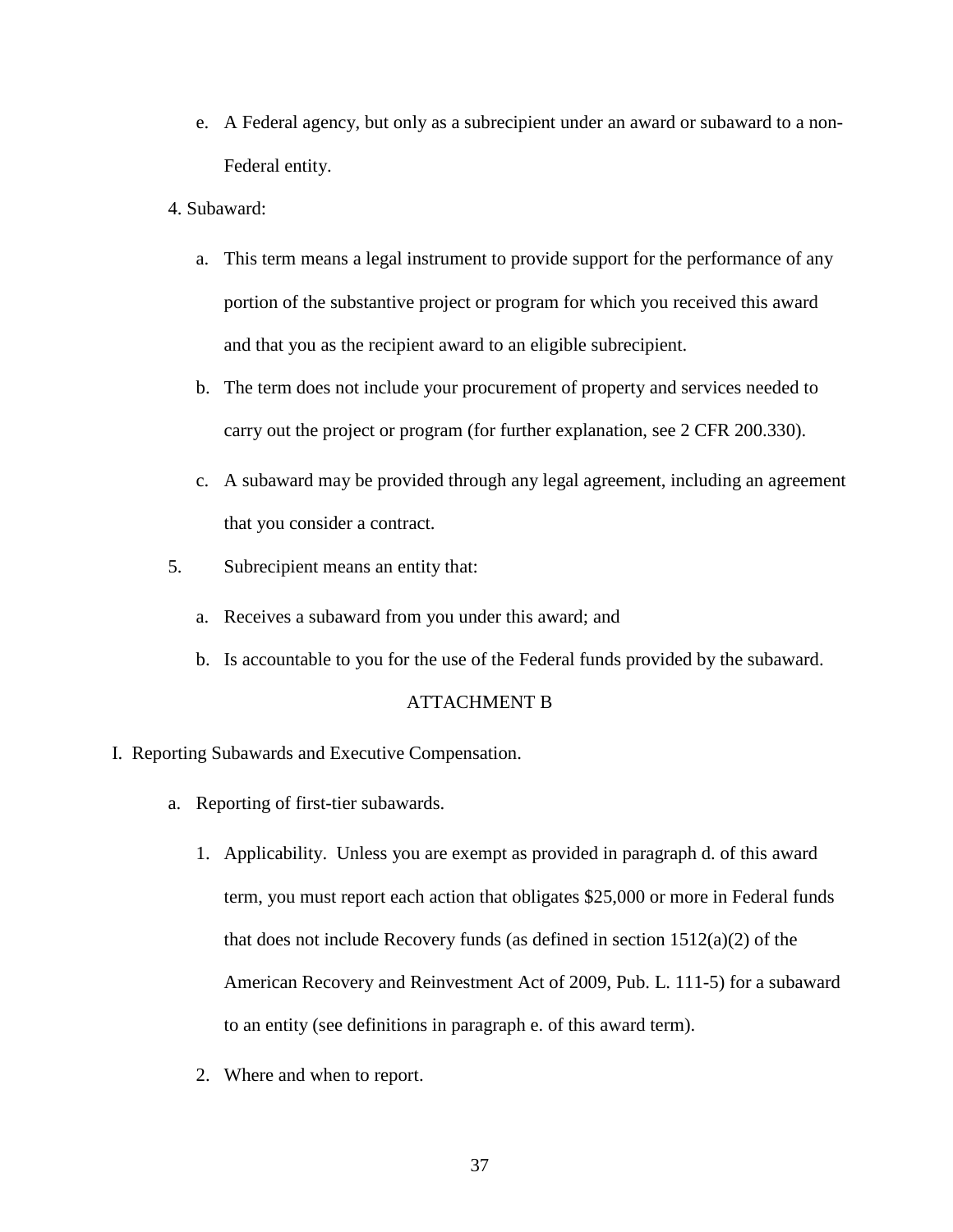- i. You must report each obligating action described in paragraph a.1. of this award term to [http://www.fsrs.gov.](http://www.fsrs.gov/)
- ii. For subaward information, report no later than the end of the month following the month in which the obligation was made. (For example, if the obligation was made on November 7, 2010, the obligation must be reported by no later than December 31, 2010.)
- 3. What to report. You must report the information about each obligating action that the submission instructions posted at [http://www.fsrs.gov](http://www.fsrs.gov/) specify.
- b. Reporting Total Compensation of Recipient Executives.
	- 1. Applicability and what to report. You must report total compensation for each of your five most highly compensated executives for the preceding completed fiscal year, if
		- i. The total Federal funding authorized to date under this award is \$25,000 or more;
		- ii. In the preceding fiscal year, you received-
			- (A) 80 percent or more of your annual gross revenues from Federal procurement contracts (and subcontracts) and Federal financial assistance subject to the Transparency Act, as defined at 2 CFR 170.320 (and subawards); and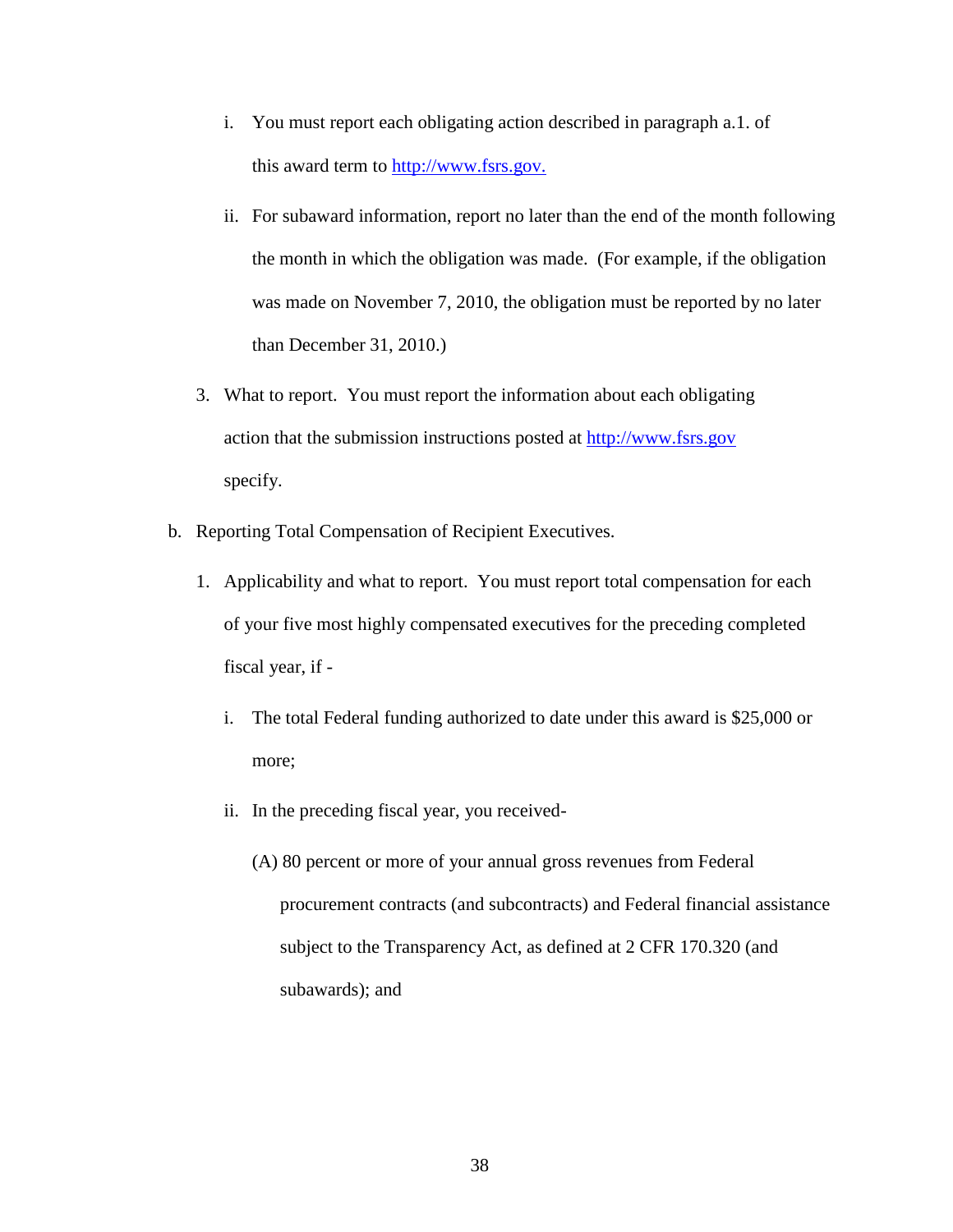- (B) \$25,000,000 or more in annual gross revenues from Federal procurement contracts (and subcontracts) and Federal financial assistance subject to the Transparency Act, as defined at 2 CFR 170.320 (and subawards); and
- iii. The public does not have access to information about the compensation of the executives through periodic reports filed under section 13(a) or 15(d) of the Securities Exchange Act of 1934 (15 U.S.C. 78m(a), 78o(d)) or section 6104 of the Internal Revenue Code of 1986. (To determine if the public has access to the compensation information, see the U.S. Security and Exchange Commission total compensation filings at

[http://www.sec.gov/answers/execomp.htm.](http://www.sec.gov/answers/execomp.htm))

- 2. Where and when to report. You must report executive total compensation described in paragraph b.1. of this award term:
	- i. As part of your registration profile at [http://www.SAM.gov.](http://www.sam.gov/)
	- ii. By the end of the month following the month in which this award is made, and annually thereafter.
- c. Reporting of Total Compensation of Sub recipient Executives.
	- 1. Applicability and what to report. Unless you are exempt as provided in paragraph d. of this award term, for each first-tier subrecipient under this award, you shall report the names and total compensation of each of the subrecipient's five most highly compensated executives for the subrecipient's preceding completed fiscal year, if
		- i. in the subrecipient's preceding fiscal year, the subrecipient received-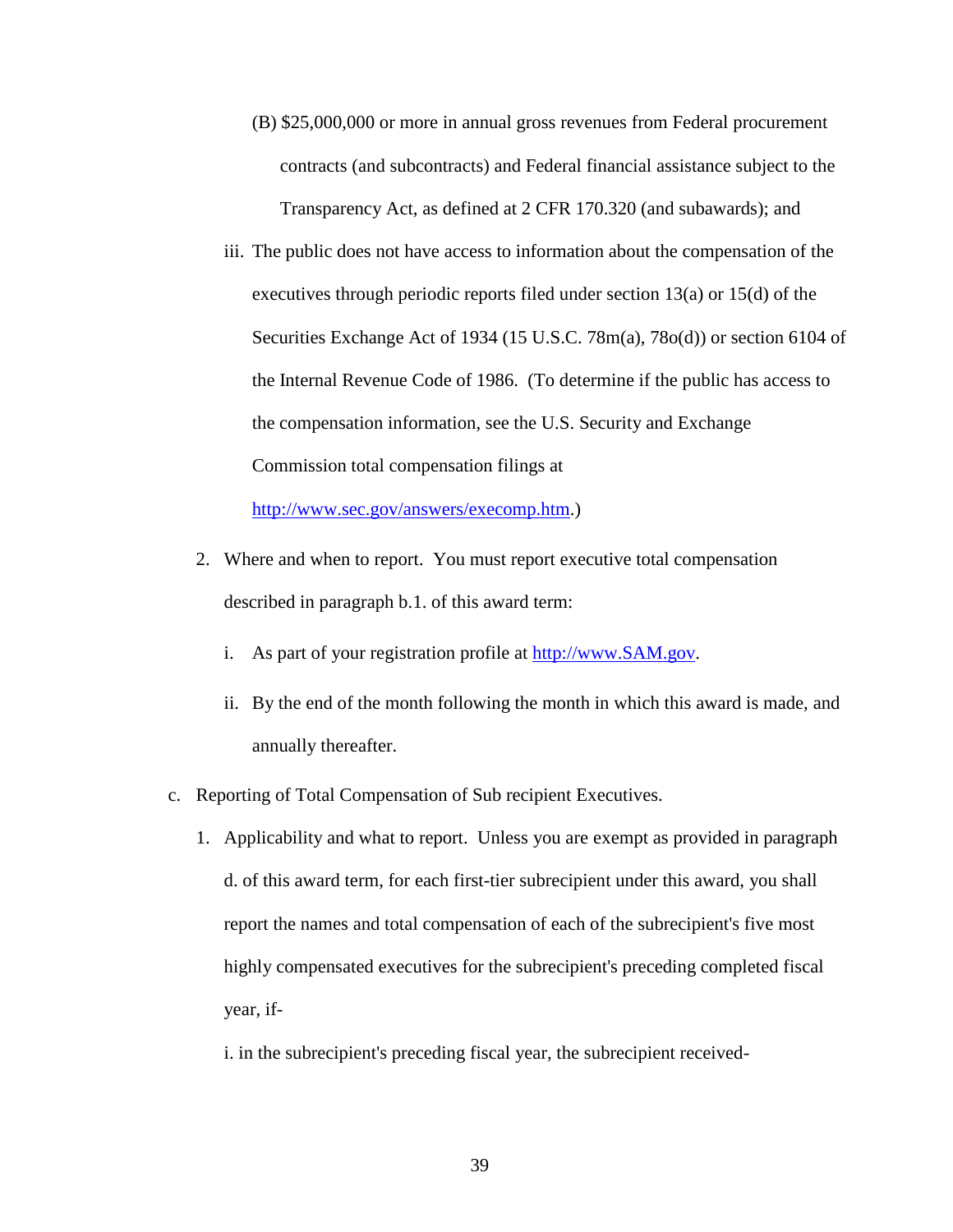- (A) 80 percent or more of its annual gross revenues from Federal procurement contracts (and subcontracts) and Federal financial assistance subject to the Transparency Act, as defined at 2 CFR 170.320 (and subawards); and
- (B) \$25,000,000 or more in annual gross revenues from Federal procurement contracts (and subcontracts), and Federal financial assistance subject to the Transparency Act (and subawards); and
- ii. The public does not have access to information about the compensation of the executives through periodic reports filed under section 13(a) or 15(d) of the Securities Exchange Act of 1934 (15 U.S.C. 78m(a), 78o(d)) or section 6104 of the Internal Revenue Code of 1986. (To determine if the public has access to the compensation information, see the U.S. Security and Exchange Commission total compensation filings at

[http://www.sec.gov/answers/execomp.htm.](http://www.sec.gov/answers/execomp.htm)).

- 2. Where and when to report. You must report subrecipient executive total compensation described in paragraph c.1. of this award term:
	- i. To the recipient.
	- ii. By the end of the month following the month during which you make the subaward. For example, if a subaward is obligated on any date during the month of October of a given year (i.e., between October 1 and 31), you must report any required compensation information of the subrecipient by November 30 of that year.
- d. Exemptions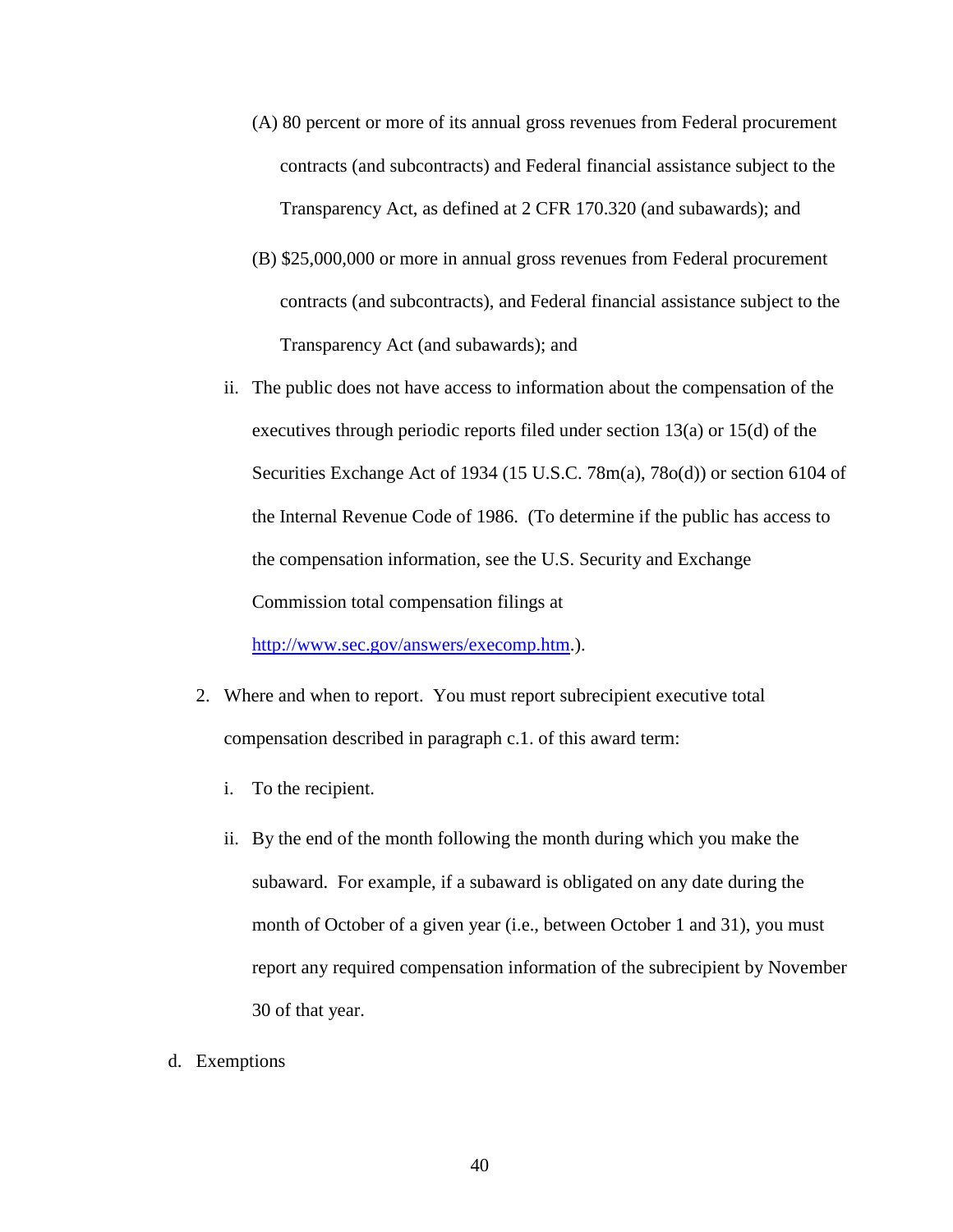If, in the previous tax year, you had gross income, from all sources, under

\$300,000, you are exempt from the requirements to report:

- i. Subawards, and
- ii. The total compensation of the five most highly compensated executives of any sub recipient.
- e. Definitions. For purposes of this award term:
	- 1. Entity means all of the following, as defined in 2 CFR part 25:
		- i. A Governmental organization, which is a State, local government, or Indian tribe;
		- ii. A foreign public entity;
		- iii. A domestic or foreign nonprofit organization;
		- iv. A domestic or foreign for-profit organization;
		- v. A Federal agency, but only as a subrecipient under an award or subaward to a non-Federal entity.
	- 2. Executive means officers, managing partners, or any other employees in management positions.
	- 3. Subaward:
		- i. This term means a legal instrument to provide support for the performance of any portion of the substantive project or program for which you received this award and that you as the recipient award to an eligible subrecipient.
		- ii. The term does not include your procurement of property and services needed to carry out the project or program (for further explanation, see Sec. \_\_ .210 of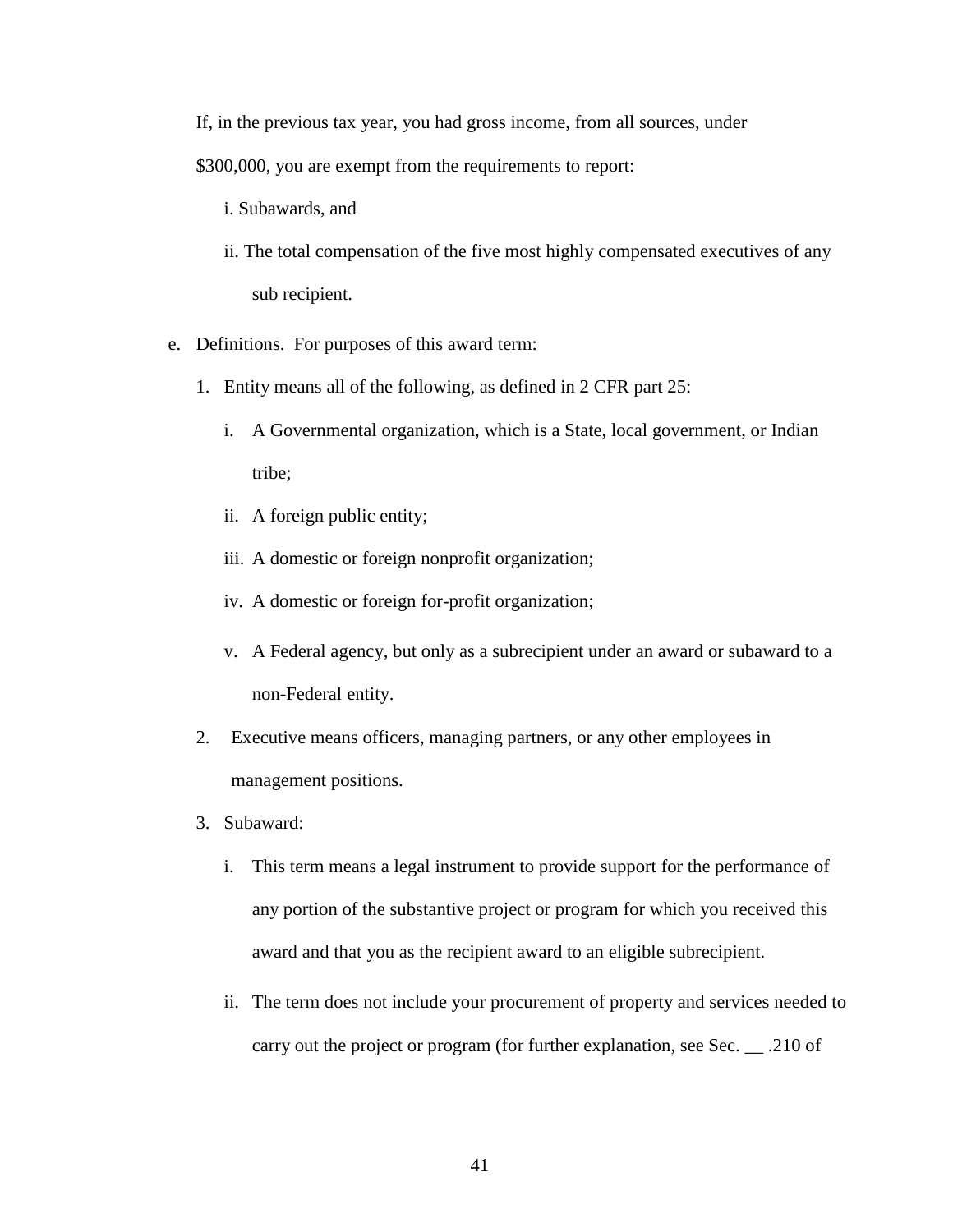the attachment to OMB Circular A-133, "Audits of States, Local Governments, and Non-Profit Organizations").

- iii. A subaward may be provided through any legal agreement, including an agreement that you or a subrecipient considers a contract.
- 4. Subrecipient means an entity that:
	- i. Receives a sub award from you (the recipient) under this award; and
	- ii. Is accountable to you for the use of the Federal funds provided by the subaward.
- 5. Total compensation means the cash and noncash dollar value earned by the executive during the recipient's or subrecipient's preceding fiscal year and includes the following (for more information see 17 CFR 229.402(c)(2)):
	- i. Salary and bonus.
	- ii. Awards of stock, stock options, and stock appreciation rights. Use the dollar amount recognized for financial statement reporting purposes with respect to the fiscal year in accordance with the Statement of Financial Accounting Standards No. 123 (Revised 2004) (FAS 123R), Shared Based Payments.
	- iii. Earnings for services under non-equity incentive plans. This does not include group life, health, hospitalization or medical reimbursement plans that do not discriminate in favor of executives, and are available generally to all salaried employees.
	- iv. Change in pension value. This is the change in present value of defined benefit and actuarial pension plans.